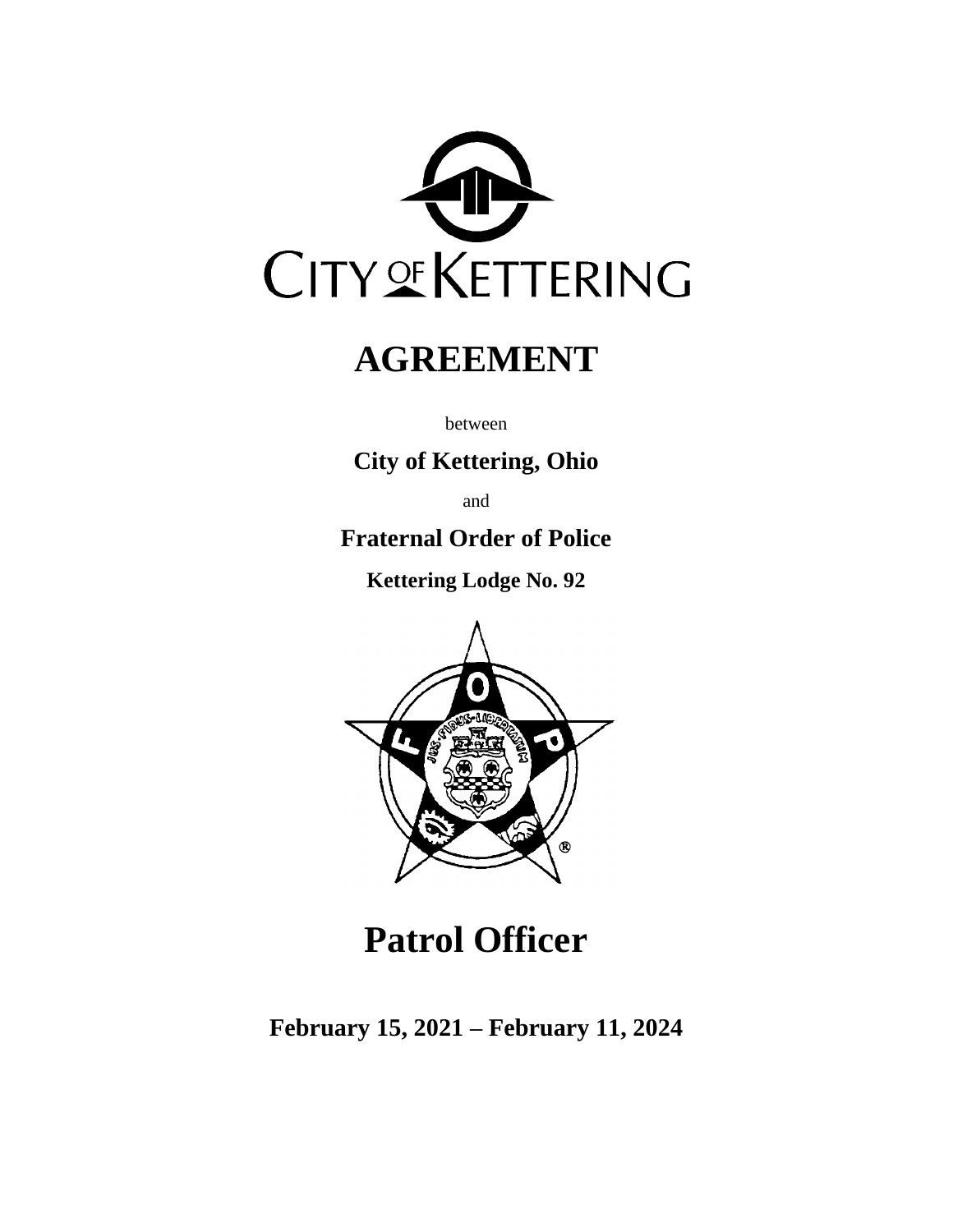#### AGREEMENT INDEX

| <b>ARTICLE</b> | <b>SUBJECT</b>                                                           | <b>PAGE</b><br>NO. |
|----------------|--------------------------------------------------------------------------|--------------------|
| 1              |                                                                          |                    |
| $\overline{2}$ | RECOGNITION, NO LOCKOUT, DUES                                            |                    |
| 3              |                                                                          |                    |
| $\overline{4}$ |                                                                          |                    |
| 5              |                                                                          |                    |
| 6              |                                                                          |                    |
| $\overline{7}$ |                                                                          |                    |
| 8              | SICK LEAVE, INJURY LEAVE, FUNERAL<br>LEAVE, MEDICAL AND DENTAL INSURANCE |                    |
| 9              | LAYOFFS, CALLBACKS AND                                                   |                    |
| 10             |                                                                          |                    |
| 11             |                                                                          |                    |
| 12             |                                                                          |                    |
| 13             |                                                                          |                    |
| 14             |                                                                          |                    |
| 15             |                                                                          |                    |
| 16             |                                                                          |                    |
| 17             |                                                                          |                    |
| 18             |                                                                          |                    |
| Appendix A     |                                                                          |                    |
| Appendix B     |                                                                          |                    |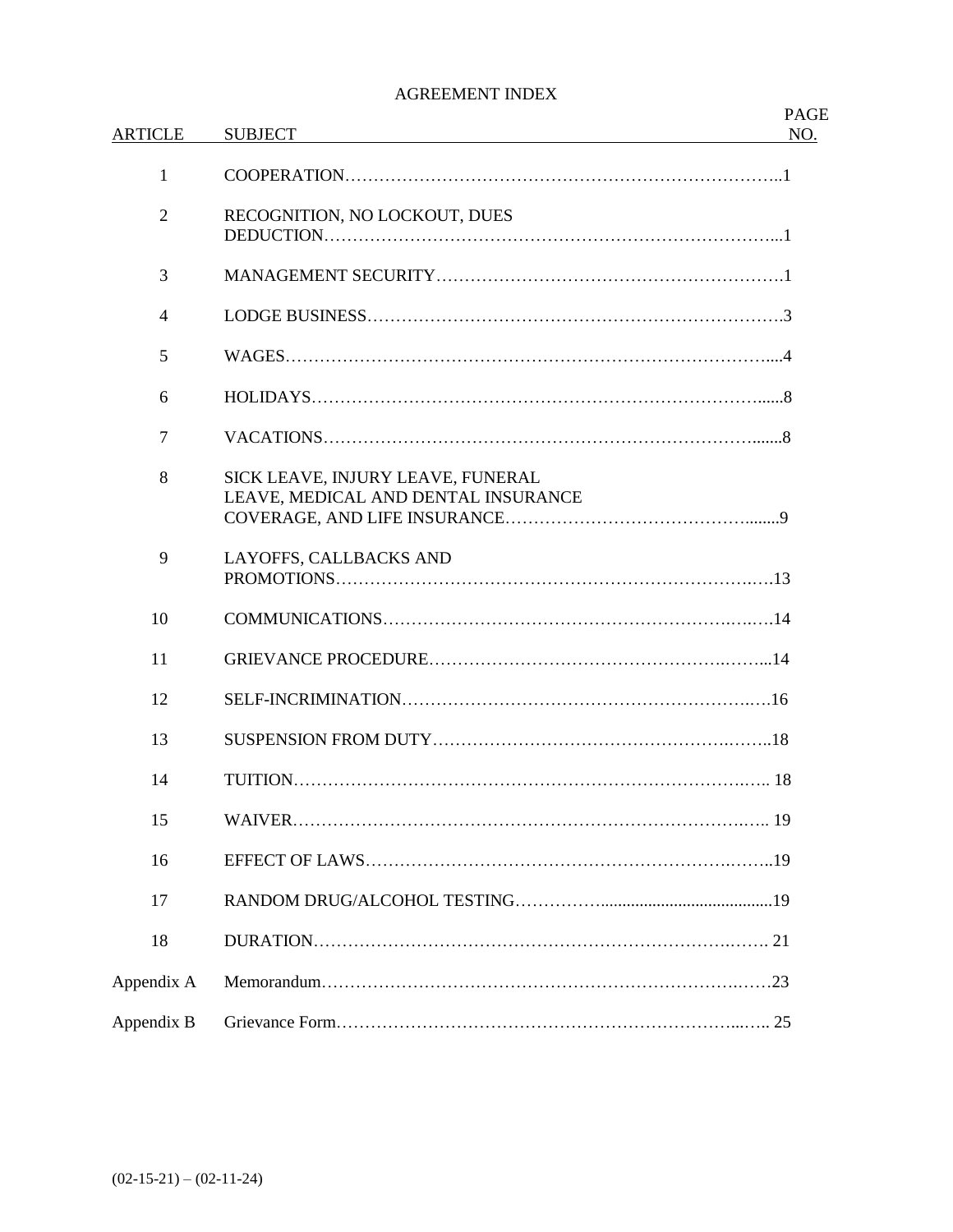#### AGREEMENT

This Agreement is between the City of Kettering, Ohio (the "City") and the Fraternal Order of Police, Kettering Lodge No. 92 (the "Lodge"). The implementation of the portions of this Agreement regarding wages and fringe benefits is subject to enactment into appropriate ordinances by the City Council. "He," "his" and "him" shall include "she," "hers" and "her."

#### ARTICLE 1 - COOPERATION

The City and the Lodge each agrees to use its best efforts to serve the citizens of the City and the public in general, to achieve better understanding between the City, the Lodge and the employees represented by the Lodge; to assure the proper and uninterrupted functions of the services of the City; and to promote mutual respect and fair dealing among the City, the Lodge and the employees represented by the Lodge.

#### ARTICLE 2 - RECOGNITION, NO LOCKOUT, DUES DEDUCTION

Section 1. The City recognizes the Lodge as the exclusive bargaining agent for the purpose of negotiating wages, hours, fringe benefits and other terms and conditions of employment for all sworn Patrol Officers and those sworn officers of equivalent rank. The coverage of this contract shall be limited to the employees included within the bargaining unit described above.

Section 2. No Lockout. During the term of this Agreement, the City will engage in no lockout of the Patrol Officers covered by this Agreement.

Section 3. Dues Deduction. During the period this Agreement is in effect, the City will deduct the regular annual Lodge dues from the wages of employees who individually and voluntarily authorize and direct such deductions in writing. The authorization and direction shall be revocable by the employee upon 10 days written notice to the City. The City shall notify the Lodge upon receipt of such request. The Lodge shall hold the City harmless from any liability arising out of any action taken by it or omitted by it in compliance with or in an attempt to comply with the provisions of this Section.

#### ARTICLE 3 - MANAGEMENT SECURITY

Section 1. Management Rights. This Section, and any other provision in this Agreement relating to management rights, including Articles 9 and 15, are solely intended to supplement the rights of management granted in Section 4117.08 Ohio Revised Code. This does not constitute bargaining about any of the rights protected by 4117.08 and is not a waiver of the City's right to refuse to bargain about any and all of the rights contained in that section. The management and direction of the affairs of the City are retained by the City. This includes, but is not limited to: the selection, transfer, assignment and layoff of Patrol Officers, the termination of probationary Patrol Officers, the termination for just cause of other Patrol Officers; the making, amending and enforcement of reasonable work rules and regulations; the securing of the revenues of the City; the exercise of all functions of government granted to the City by the constitution and statutes of the State of Ohio and the City Charter; the determination from time to time as to what services the City shall perform; the establishment or continuation of policies, practices or procedures for the conduct of its affairs and from time to time, the changing or abolition of such practices or procedures; the purchasing and maintaining of adequate and safe equipment; the determination of the number of hours per day or week any operation may be carried on; the selection and determination of the number and types of Patrol Officers required; the establishment of training programs and upgrading requirements for employees; the establishment and the changing of work schedules and assignments; the contracting for the performance of such work as the City determines advisable and the taking of such other measures as the City and/or Management may determine to be necessary for the orderly and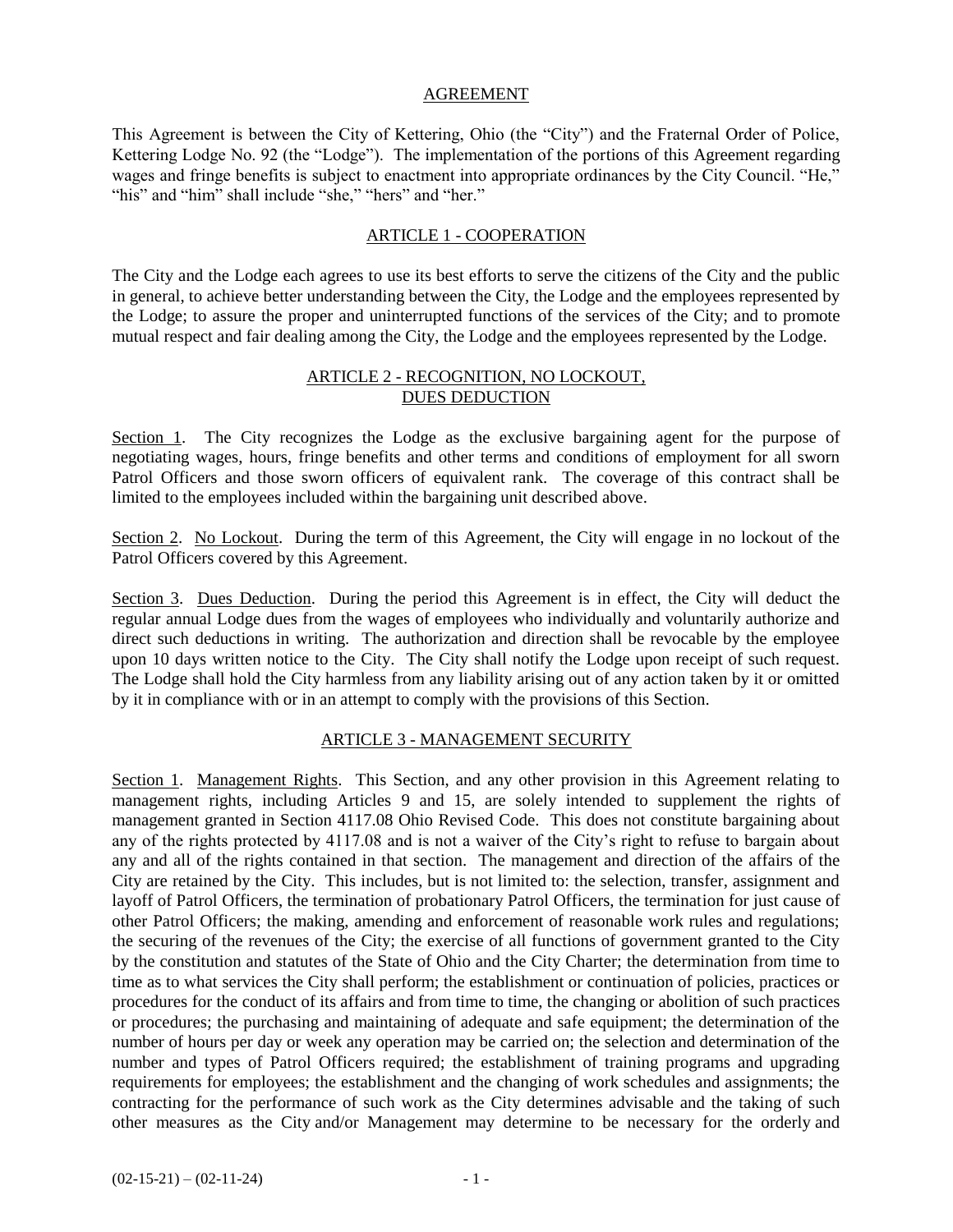efficient operation of the City; and the determination of the size and composition of the work force. The City retains all rights except to the extent this Agreement specifically and expressly provides to the contrary. The City will not use this Section to contravene individual rights granted by this Agreement or otherwise by law.

Section 2. The expressing of any views, argument, or opinion, or the dissemination thereof, whether in written, printed, graphic, or visual form, shall not constitute or be evidence of an unfair labor practice under any of the provisions of this Act (Ohio Revised Code 4117), if such expression contains no threat of reprisal or force or promise of benefit.

#### Section 3. No Strike.

(a) There will be no strikes of any kind. This includes sympathetic strikes and strikes for foreseeable or unforeseeable reasons. "Strikes" include any work stoppage, slowdown, picketing, or any other concerted activity or attempted concerted activity which would interrupt or limit the performance of services. This Section is for the benefit of the City and the public it serves, and is in addition to all other rights provided them by law.

#### (b) Lodge Responsibility.

The Lodge will use its best efforts to prevent any violation of this Section and to stop any violation if one occurs. If there is a violation of this Section, the Lodge will publicly denounce the strike and will provide the City with written notice that the strike is not authorized, is in violation of this agreement, and is not to be honored. If the Lodge carries out its obligations under this Section, it shall have no financial liability for the violation.

#### (c) Employee Discipline.

The City shall have the right to discharge, demote, suspend, fine or otherwise discipline employees for violation of this Section. A suspension for a certain number of working days may at the City's option be enforced by the forfeiture of an equal number of days of paid vacation or paid holidays or other paid time off. An employee disciplined under this Section may file a grievance, but only on a claim that he did not violate this Section. The discipline imposed may not be overturned if the employee did violate this Section, and the arbitrator or any other reviewing tribunal under the grievance procedure shall have no authority or jurisdiction to reduce or modify the discipline if the employee did violate this Section.

#### (d) Restraining Violations.

If the City claims this Section is violated, it may at its option obtain an immediate arbitration hearing. To do so it shall give the Lodge written or electronic notice of its claim and request the American Arbitration Association to appoint an arbitrator to hear and decide the claim on an emergency basis. The hearing shall be held within 48 hours or as soon after that as possible. The parties shall not file and the arbitrator shall not receive post-hearing briefs about the issuance of an immediate restraining order. The arbitrator shall rule from the bench and, if he finds that this Section has been violated, he shall immediately issue an award prohibiting continuation or resumption of the strike. The arbitrator shall continue the hearing (and may request post-hearing briefs) on the issue of damages. This arbitration provision does not affect the City's right to seek direct relief, injunctive or otherwise, in the courts or elsewhere.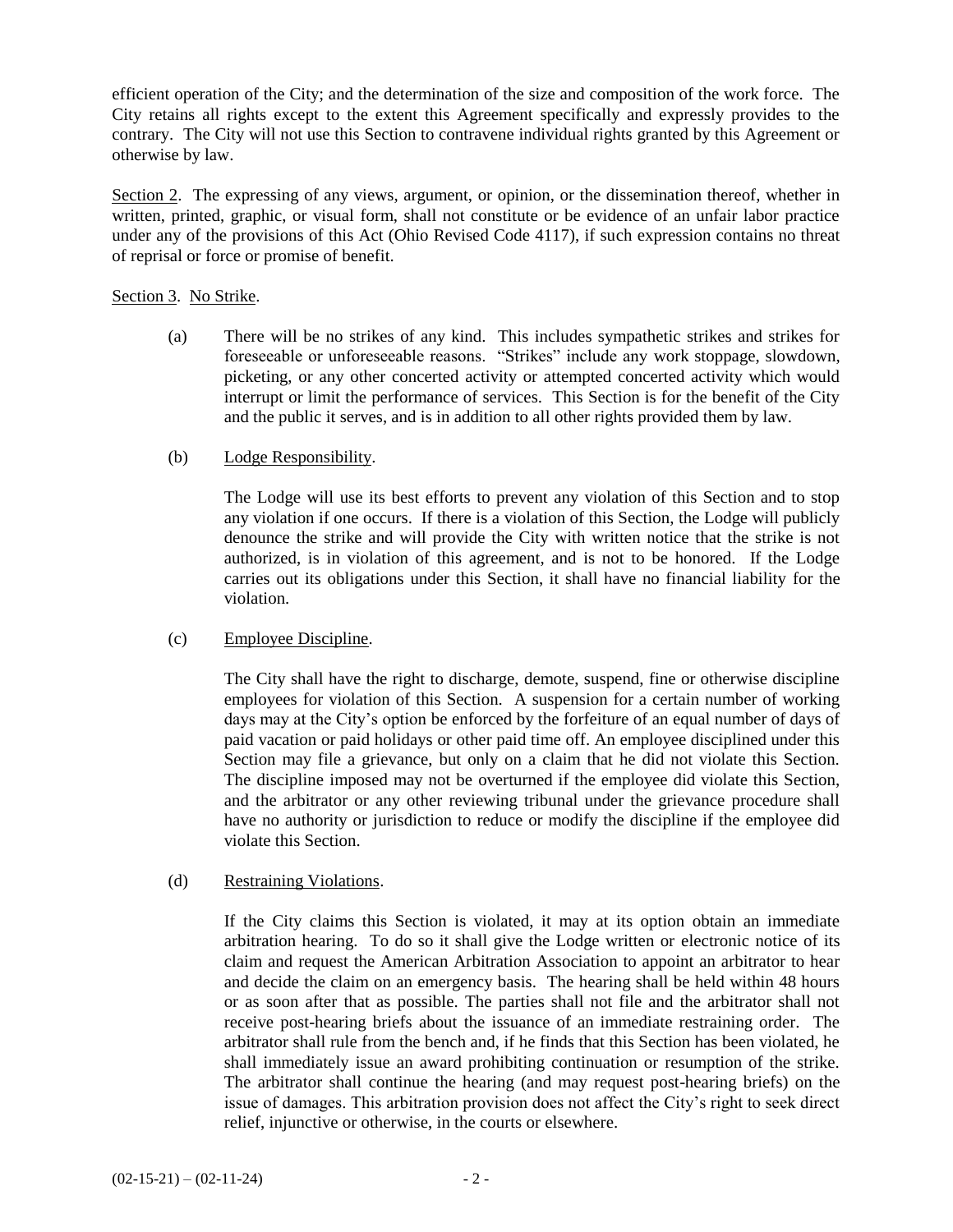#### ARTICLE 4 - LODGE BUSINESS

Section 1. The Lodge may select one representative per watch and an alternative representative for each to act in his absence. One representative may be named as Chief Representative. These representatives shall be certified to the City in writing. Only those representatives certified by the Lodge in writing will be permitted to conduct business on behalf of the Lodge. The City may, when it is necessary, reassign Patrol Officers from one watch to another and no restriction of that right is implied by this Section. The City will not transfer a representative to another watch because of the fact that he has been chosen as a representative. If a representative is transferred, then the selection of another will be immediately allowed.

Section 2. In cases of any disciplinary action or grievances, the representative shall be allowed reasonable time without loss of pay to investigate a grievance, or consult with the City in processing a grievance, if he first receives permission from his supervisor. Such permission will not be unreasonably denied. When an employee is directed to participate in an investigatory interview or interrogation with a supervisor and either party reasonably believes and states that information which is to be discussed may result in disciplinary action of severity greater than reprimand of record, or at the time an employee is to receive a reprimand of record, the watch representative will be present upon the request of the Patrol Officer or the supervisor so long as the watch representative is promptly available. Denial of representation in accordance with this section shall be subject to the grievance procedure; however, failure of compliance with any aspect of this provision shall not void disciplinary action imposed for just cause.

Section 3. The City shall provide the Lodge with a list of new Patrol Officers within a reasonable time after new Patrol Officers are hired. The Lodge shall furnish the City with a current copy of its Constitution and By-laws with changes within a reasonable time. The Lodge shall be provided with current copies of all liability, medical, life and health insurance policies that apply to members of the bargaining unit.

Section 4. The Lodge will identify the members of its negotiating team at the time it provides the City with written notice of a desire to renegotiate terms of this agreement. No more than five (5) Patrol Officers shall be included on the Lodge negotiating team. The City will transfer up to three (3) Patrol Officers (more than three (3) officers with the approval of the Chief of Police) working shifts other than day shifts to day shifts on the days negotiations take place and allow members of the Lodge negotiating team time without loss of pay to participate in negotiation meetings with the City. If an agreement is not reached through negotiations, including mediation, the City will allow time without loss of pay for meetings called by a Fact Finding Panel or Conciliator for only the Lodge's chief negotiator (or his delegate) and one other member of the Lodge's negotiating team.

Section 5. Lodge Officers. Sufficient time off shall be granted to any three (3) elected officers of the Lodge who are employees covered hereunder for the purpose of attending and conducting regular or special meetings of the Lodge, provided, however, a 48-hour notice is given to the Chief of Police and such release from duty is subject to the scheduling requirements in the interest of efficient operation of the Department.

Section 6. Lodge Leave. The City shall accredit to a leave fund three (3) hours of leave from each Lodge member's vacation time, per calendar year. These hours will be deducted from the member's leave each anniversary date of the contract. Any unused hours in the fund shall be carried over into the next year but no more than 20 days can be accumulated. This leave will be for use by the Lodge at any time during the year for such functions as conventions, educational meetings, legislative hearings, conferences, and others as deemed necessary by the Lodge.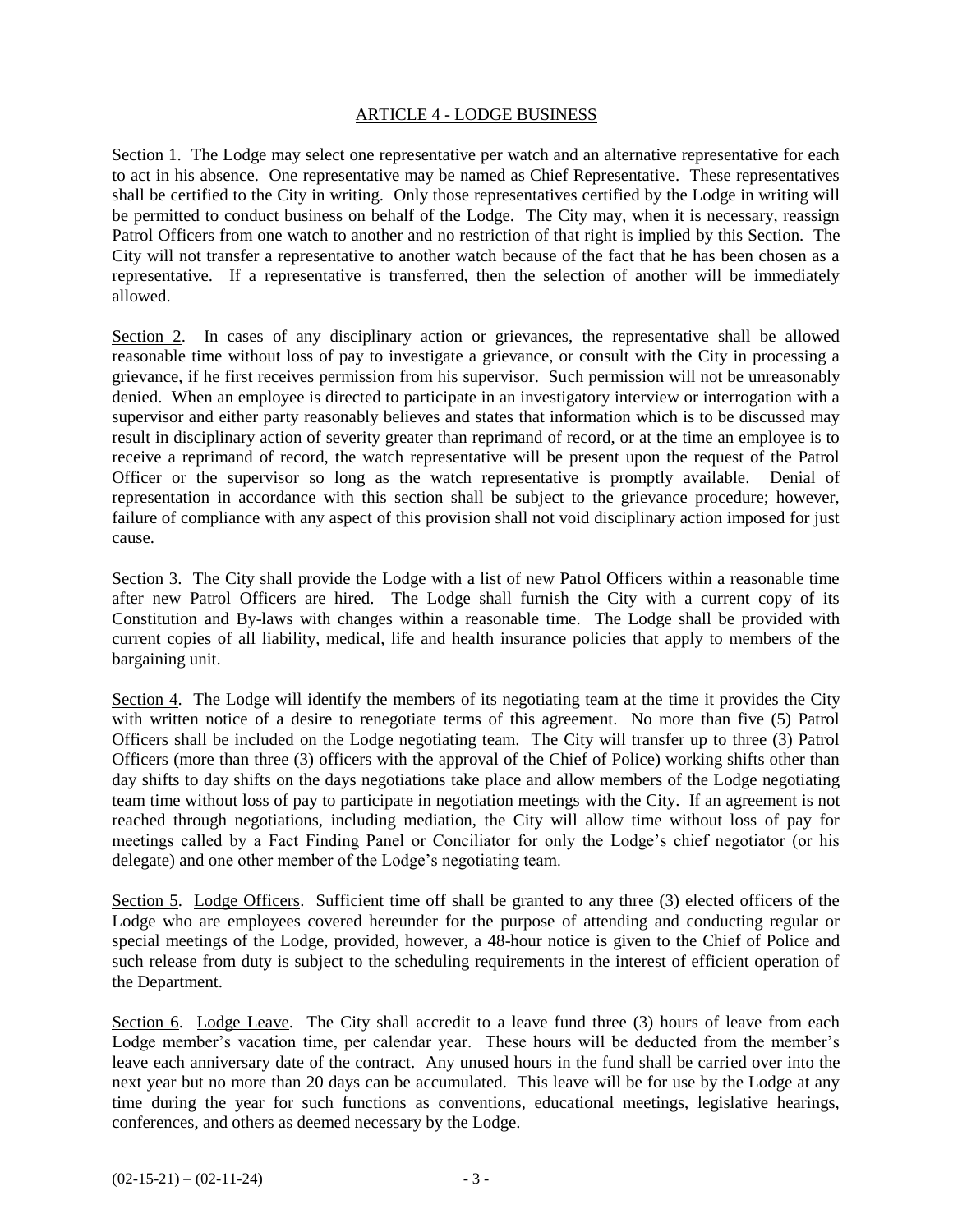The Lodge may utilize the aforementioned provision by the President of the Lodge making a written request to the Chief of Police indicating who shall be using the leave, the times and dates of the requested leave, the total number of hours to be utilized and the specific purpose for the leave. Such leave shall be reviewed for approval on the same basis as vacation leave.

Section 7. A Lodge representative shall accompany management on any administrative searches of lockers or desks. This provision does not apply in criminal matters.

#### ARTICLE 5 - WAGES

Section 1. Effective retroactive to **February 15, 2021**, basic rates of pay shall be increased by 2.50% as follows:

| <b>PAY</b><br><b>GRADE</b> | <b>BASIS</b> | A/1     | B/2     | C/3                  | D/4     | E/5     | F/6     | G/7     |
|----------------------------|--------------|---------|---------|----------------------|---------|---------|---------|---------|
| 304                        | Hour         | \$34.09 | \$35.61 | \$37.21              | \$38.80 | \$40.34 | \$42.83 | \$44.71 |
|                            | Year         | 70.907  |         | 74,069 77,397 80,704 |         | 83,907  | 89.086  | 92,997  |

The basic rates of pay for a Patrol Officer who holds an Associate Degree and has satisfactorily completed two years as a Kettering Patrol Officer shall be as follows:

| <b>PAY</b><br><b>GRADE</b> | <b>BASIS</b> | A/1 | B/2 | C/3 | D/4     | E/5     | F/6     | G/7     |
|----------------------------|--------------|-----|-----|-----|---------|---------|---------|---------|
| 305                        | Hour         |     |     |     | \$39.33 | \$40.89 | \$43.48 | \$45.37 |
|                            | Year         |     |     |     | 81,806  | 85,051  | 90,438  | 94,370  |

The basic rates of pay for a Patrol Officer who holds a Baccalaureate Degree and has satisfactorily completed two years as a Kettering Patrol Officer shall be as follows:

| <b>PAY</b><br>GRADE | <b>BASIS</b> | A/I | B/2 | D/4     | E/5           | F/6     | G/7     |
|---------------------|--------------|-----|-----|---------|---------------|---------|---------|
| 306                 | Hour         |     |     | \$39.89 | \$41.52       | \$44.16 | \$46.04 |
|                     | Year         |     |     | 82.971  | 86,362 91,853 |         | 95,763  |

Effective **February 14, 2022**, basic rates of pay shall be increased by 2.50% as follows:

| <b>PAY</b><br><b>GRADE</b> | <b>BASIS</b> | A/1 | B/2                         | C/3 | D/4                             | E/5           | F/6     | G/7     |
|----------------------------|--------------|-----|-----------------------------|-----|---------------------------------|---------------|---------|---------|
|                            |              |     |                             |     |                                 |               |         |         |
| 304                        | Hour         |     |                             |     | \$34.94 \$36.50 \$38.14 \$39.77 | \$41.35       | \$43.90 | \$45.83 |
|                            | Year         |     | 72,675 75,920 79,331 82,722 |     |                                 | 86,008 91,312 |         | 95,326  |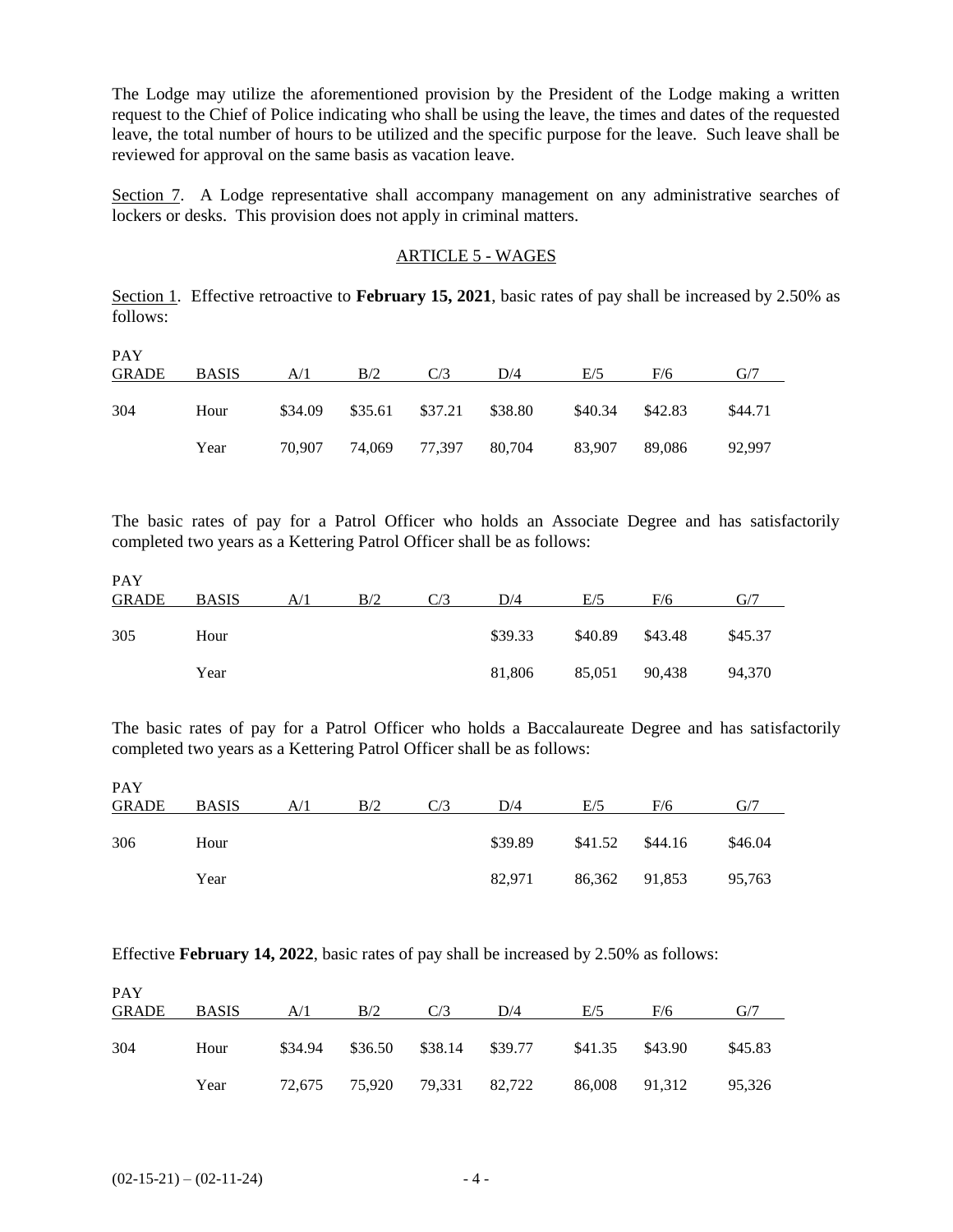The basic rates of pay for a Patrol Officer who holds an Associate Degree and has satisfactorily completed two years as a Kettering Patrol Officer shall be as follows:

PAY

| .<br>GRADE | <b>BASIS</b> | A/1 | B/2 | C/3 | D/4     | E/5           | F/6     | G/7     |
|------------|--------------|-----|-----|-----|---------|---------------|---------|---------|
| 305        | Hour         |     |     |     | \$40.31 | \$41.91       | \$44.57 | \$46.50 |
|            | Year         |     |     |     | 83.845  | 87,173 92,706 |         | 96,720  |

The basic rates of pay for a Patrol Officer who holds a Baccalaureate Degree and has satisfactorily completed two years as a Kettering Patrol Officer shall be as follows:

PAY

| <b>GRADE</b> | <b>BASIS</b> | A/1 | B/2 | D/4     | E/5 | F/6               | G/7     |
|--------------|--------------|-----|-----|---------|-----|-------------------|---------|
| 306          | Hour         |     |     | \$40.89 |     | $$42.56$ $$45.26$ | \$47.19 |
|              | Year         |     |     | 85.051  |     | 88,525 94,141     | 98,155  |

Effective **February 13, 2023**, basic rates of pay shall be increased by 2.25% as follows:

| <b>PAY</b><br>GRADE | BASIS | A/1 | B/2                     | C/3 | D/4                                        | E/5     | F/6     | G/7     |
|---------------------|-------|-----|-------------------------|-----|--------------------------------------------|---------|---------|---------|
|                     |       |     |                         |     |                                            |         |         |         |
| 304                 | Hour  |     | \$35.73 \$37.32 \$39.00 |     | \$40.66                                    | \$42.28 | \$44.89 | \$46.86 |
|                     | Year  |     |                         |     | 74,318 77,626 81,120 84,573. 87,942 93,371 |         |         | 97,469  |

The basic rates of pay for a Patrol Officer who holds an Associate Degree and has satisfactorily completed two years as a Kettering Patrol Officer shall be as follows:

| <b>PAY</b><br><b>GRADE</b> | <b>BASIS</b> | A/1 | B/2 | C/3 | D/4     | E/5             | F/6           | G/7     |
|----------------------------|--------------|-----|-----|-----|---------|-----------------|---------------|---------|
| 305                        | Hour         |     |     |     | \$41.22 | \$42.85 \$45.57 |               | \$47.55 |
|                            | Year         |     |     |     | 85,738  |                 | 89,128 94,786 | 98,904  |

The basic rates of pay for a Patrol Officer who holds a Baccalaureate Degree and has satisfactorily completed two years as a Kettering Patrol Officer shall be as follows:

| <b>PAY</b>   |              |     |     |     |         |         |         |         |
|--------------|--------------|-----|-----|-----|---------|---------|---------|---------|
| <b>GRADE</b> | <b>BASIS</b> | A/1 | B/2 | C/3 | D/4     | E/5     | F/6     | G/7     |
| 306          | Hour         |     |     |     | \$41.81 | \$43.52 | \$46.28 | \$48.25 |
|              |              |     |     |     |         |         |         |         |
|              | Year         |     |     |     | 86,965  | 90,522  | 96,262  | 100,360 |

Section 2. Minimum service requirements at Patrol Officer Pay Steps for eligibility to qualify for advancement to the next higher Pay Step are as follows:

| $A - 6$ months  | $D - 12$ months |
|-----------------|-----------------|
| $B - 6$ months  | $E - 12$ months |
| $C - 12$ months | $F - 12$ months |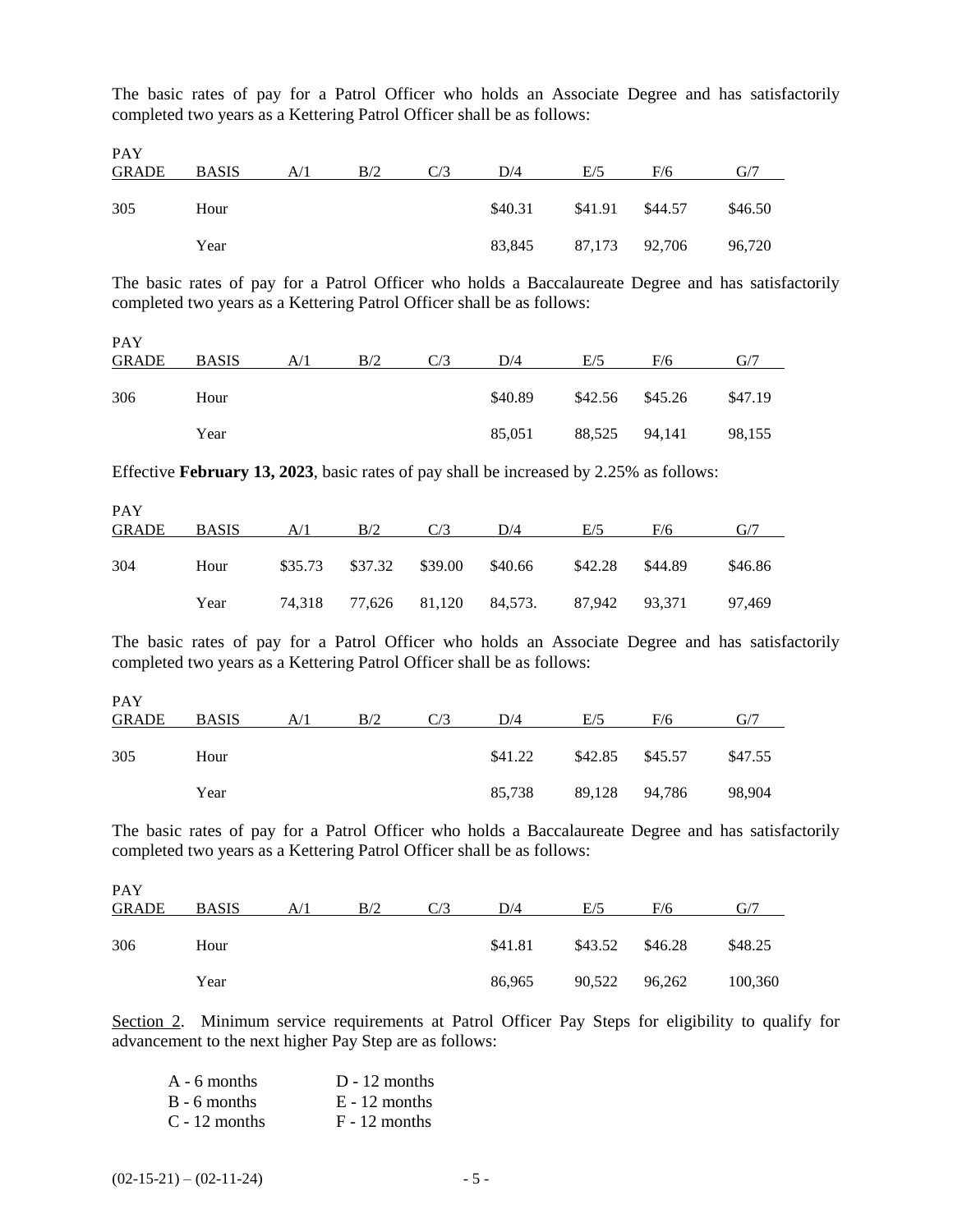Section 3. Patrol Officers assigned to a shift in which one-half  $(1/2)$  or more of the working hours are between 3:00 p.m. and 8:00 a.m. shall receive ninety cents (90¢) per hour in addition to the basic straight time rates for those hours worked between 3:00 p.m. and 8:00 a.m.

Section 4. Weekend Differential. Patrol Officers shall receive thirty cents  $(30¢)$  per hour in addition to basic straight time rates and applicable shift differential rates for all hours worked between 12:01 a.m. Saturday and 12:00 Midnight Sunday.

Section 5. Except in the case of necessary appearances in court and emergency special duty assignments, the normal day for a Patrol Officer will be eight hours. Patrol Officers assigned to a watch will be required to report for roll call fifteen minutes prior to their scheduled shift. Those Patrol Officers will continue to receive a lunch period at a time during the shift as approved by the supervising officer. If, due to an emergency, no lunch period can be scheduled, fifteen minutes of overtime pay will be granted.

Section 6. For each six (6)-minute interval worked, beginning after the regular end of the shift, Patrol Officers will be paid overtime for one-tenth of an hour at the rate of time and one-half regular pay (commencing with the end of the shift) except that any Patrol Officer required to work over eight (8) hours on any given holiday will be paid at the rate of two (2) times the regular rate.

Section 7. Normal Work Week. The normal work week consists of an average of 40 hours. Patrol Officers who work a straight 40-hour week shall be paid at time and one-half their straight time rate for all hours worked in excess of 40 straight time hours. Patrol Officers on multiple-week cycles shall be paid at time and one-half their straight time rates for all hours worked in excess of the average 40 straight time hours per week during the cycle. An officer who is scheduled to work on a holiday will be paid time and one-half his regular rate, and an officer who is scheduled to be off work on a holiday and is then required to work on that holiday will be paid at double his regular rate. No overtime premium pay shall be owing under this or any other section as a result of swapping shifts.

Section 8. Emergency stand-by time is defined as commencing when an off-duty Patrol Officer is notified to maintain contact with the Police Division for possible call-in for immediate reporting for duty in an emergency situation until the Patrol Officer is either directed to report for duty or released from emergency stand-by status. The Patrol Officer on emergency stand-by will be paid at 0.2 times the regular rate. Any Patrol Officer who is called in for emergency duty will receive a minimum of two (2) hours pay at time and one-half rate.

Section 9. Call-in pay is payment for work assigned by the Chief or his designated representative and performed by an employee at a time disconnected from his normal and prescheduled work hours, but does not apply to call-ins due to the employee's fault or neglect. Any employee who is called in for such work will receive a minimum of two (2) hours pay at time and one-half rate.

Section 10. Whenever it is necessary for an off-duty Patrol Officer to appear either in the Municipal Court or any other official court on matters pertaining to police business, or to appear before the Prosecutor for a pre-trial conference, the officer shall prepare an overtime record form and submit it to his immediate commanding officer for approval. This form shall be filled out completely, wherever possible, and under "Remarks" the officer shall enter any additional details and the type charge, i.e.: speeding, DWI, etc., and the Court's disposition, if available. A minimum of four hours overtime shall be credited per appearance day, at the rate of time and one-half. If the time required for court appearance shall exceed four hours, the officer shall be paid for actual time spent at the standard rate of overtime (time and one-half). This form shall be prepared in duplicate. The original shall be forwarded by the commanding officer to the officer in charge of the section to which he belongs and the duplicate shall remain with the requesting officer as a matter of record.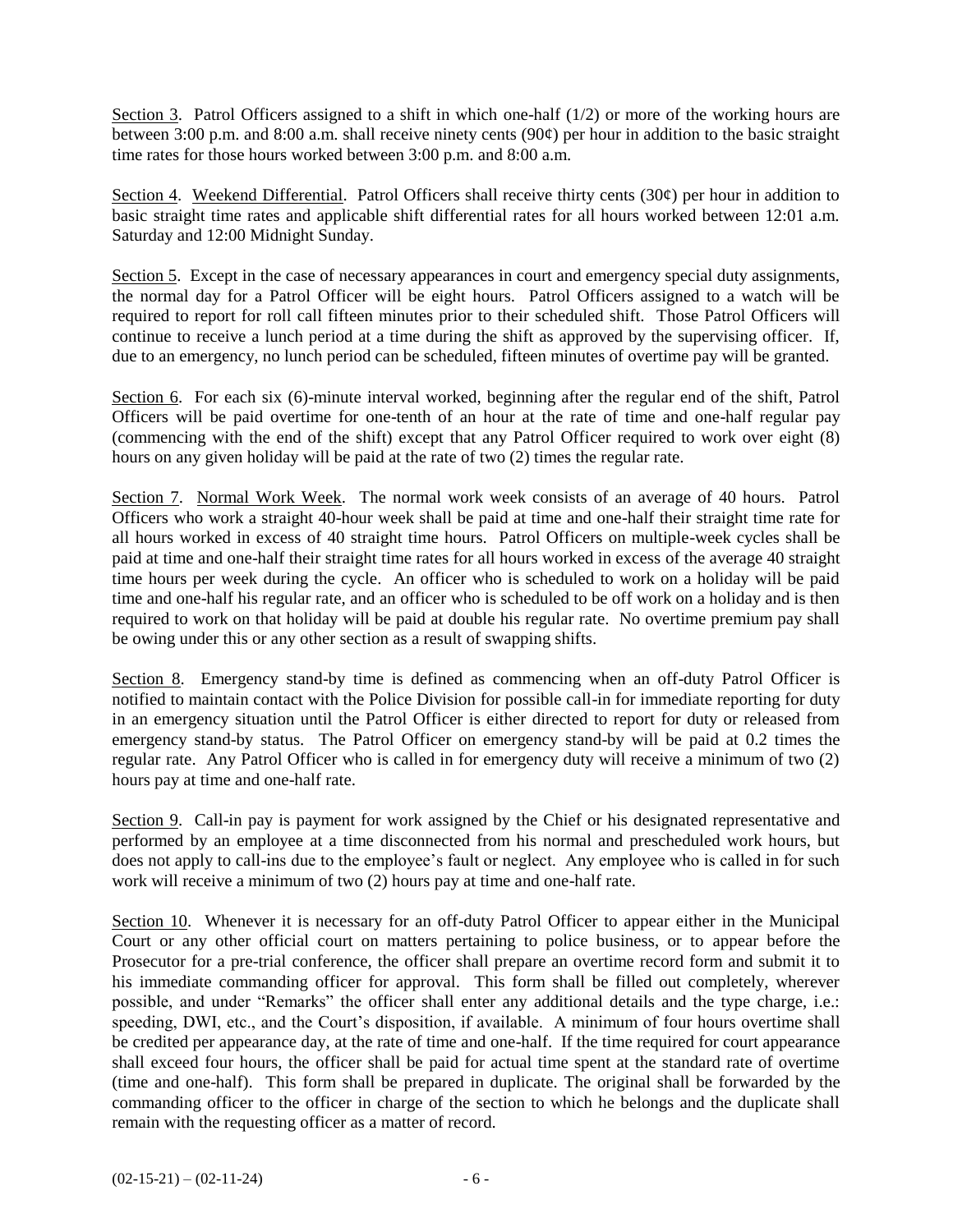Section 11. Officer-In-Charge. A Patrol Officer who has been assigned to serve as Officer-In-Charge by the Chief of Police, or his designate, shall receive one dollar (\$1.00) per hour in addition to his appropriate hourly rate for each whole or fraction of an hour which he works as Officer-In-Charge.

Section 12. Uniform Allowance. Patrol Officers will be paid a uniform allowance of \$1,500.00 per year. This allowance will be paid to each Patrol Officer after the first year of service, in four equal payments, with such payments to be included with the pay for the second Pay Period of each quarter.

Section 13. Weapon Allowance. Each newly hired Patrol Officer will be issued an off-duty weapon selected by the City which shall remain the property of the City.

Purchase of Equipment on Retirement. Upon retirement in good standing from the Kettering Police Department, Patrol Officers shall be afforded the opportunity to purchase their department sidearm and off duty sidearm. One sidearm may be purchased for a fee not to exceed \$1.00, and one sidearm may be purchased at the sidearm's prevailing fair market value rate. At retirement, Patrol Officers shall also be presented with their badge, at no cost to the Patrol Officer.

Section 14. Comp Time. Each Patrol Officer may accumulate compensatory time instead of payment for overtime ("Comp time"). Comp time will be accumulated at the rate at which overtime is paid (1.5 regular rate, 2 times regular rate for unscheduled holiday hours).

No more than 240 hours may be stored in an Officer's comp time bank at any one time. When an Officer leaves the City employment, the balance of his comp time will be paid to him at the rate specified in Section 7(o)(4) of the Fair Labor Standards Act, or any successor provision then in effect. Once the maximum of 240 hours is reached, all further overtime will be paid.

The decision whether to be paid for overtime or to receive comp time is the Patrol Officer's.

Comp time may be scheduled in the same manner as a vacation.

Section 15. Direct Deposit of Payroll & Electronic Distribution of Paystubs. If required by the City all payroll payments will be direct deposited in an account of the employee's choice in compliance with the guidelines established by the City of Kettering Finance Department. Paystubs may be distributed electronically.

Section 16. Scheduling Flexibility.

- 1) 10-hour day. The parties agree that the Chief may implement a 10-hour schedule that would modify the regular work day from an 8-hour day to a 10-hour day. If implemented, the parties will enter into a Letter of Understanding to address necessary contract modifications to account for a 10-hour day.
- 2) Experimental Work Weeks. A designated team comprised of labor and management representatives may make recommendations to the Chief for experimental work cycles or work week schedules for employees normally and customarily working under the current schedule. The Chief may put such schedules into operation, and may do so on a trial basis. All recommendations will receive fair consideration.

If work days longer or shorter than 8 hours are a part of a regular schedule, sick leave, vacation leave, personal leave and other time off will continue to be paid at the rate of one hour of accrued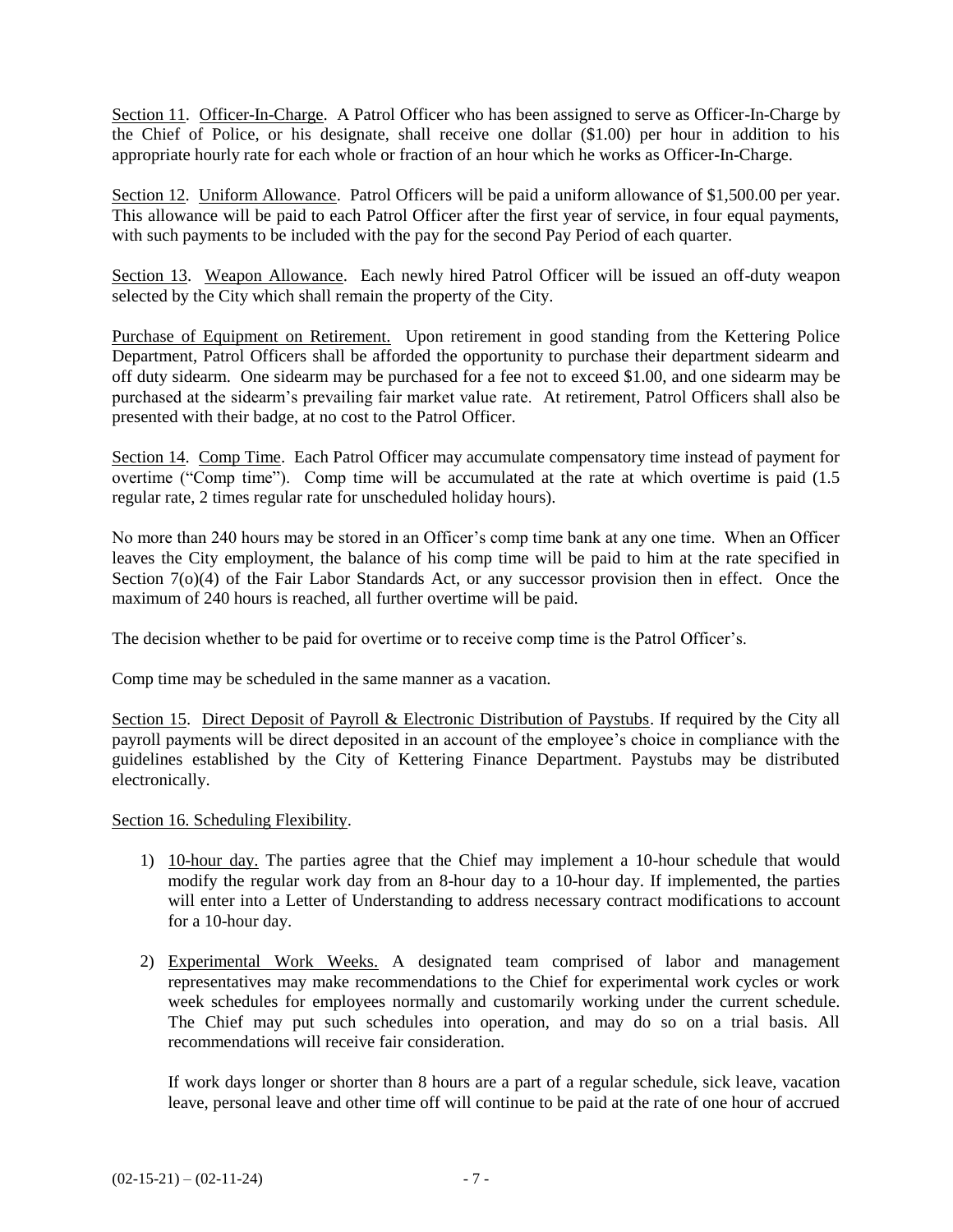leave for each hour of actual leave taken. One day of accrued leave or personal leave entitles the employee to eight hours of leave.

The experimental work week concept does not diminish any of the City's management rights.

#### ARTICLE 6 - HOLIDAYS

Section 1. The following eleven (11) days are recognized as paid holidays under this Agreement: New Year's Day; Dr. Martin Luther King, Jr. Day (3<sup>rd</sup> Monday in January); Presidents' Day (3<sup>rd</sup> Monday in February); Memorial Day (Last Monday in May); Juneteenth; Independence Day; Labor Day; Thanksgiving Day (4<sup>th</sup> Thursday in November); December 24; Christmas Day; December 31.

Section 2. Holiday Time Off. All officers in the department will normally be scheduled to work holidays when a part of their normal shift schedules. Effective immediately, up to two holidays per year for each officer may be traded by the officer for two days off with regular pay to be scheduled by the Chief as available and taking the officer's desired dates into consideration. An officer may elect to work any day which has been scheduled as a traded day off if at least one week's written notice is given to the supervisor and the office of the Chief.

Section 3. Personal Leave Days. Each full-time employee shall be entitled to five (5) days of paid personal leave annually. Such leave must be approved in advance by the City. Paid personal leave may be taken in 30 minute increments and may not be accumulated or carried forward to another year. The Chief of Police or his designate will strive in good faith to grant personal leave days as requested, consistent with meeting the requirements of the working schedule, except that there shall be no obligation to give consideration to requests for personal leave made less than one hour before the beginning of the Patrol Officer's shift in which the personal leave time is requested. The City shall strive to notify the officer of the decision to approve or disapprove the leave as soon as reasonably possible after the request. No personal leave days having been approved will be cancelled except in cases of emergency as determined by the Chief of Police or a command officer acting in his absence.

#### ARTICLE 7 - VACATIONS

Section 1. Effective as soon as practicable, following the execution of this Agreement, vacation leave will be accumulated for uninterrupted employment on the following basis; in the meantime, provisions under the prior Agreement shall apply.

| Length of Service          | Rate of Accumulation<br>(Days per Month) |
|----------------------------|------------------------------------------|
| Less than 5 years          | .83                                      |
| Over 5 and up to 10 years  | 1.17                                     |
| Over 10 and up to 15 years | 1.50                                     |
| Over 15 and up to 20 years | 1.75                                     |
| Over 20 years              | 2.08                                     |

Section 2. Vacation leave accrued and vacation leave taken will be accounted for on a vacation year basis. The vacation year extends from the first day of the pay period closest to October 1st of one calendar year through the last day of the pay period closest to September 30th of the following calendar year. A Patrol Officer may not use leave during the first 90 calendar days following his initial appointment or following his reappointment after a break in service; in other cases, eligibility to use vacation leave commences in the first month following accrual.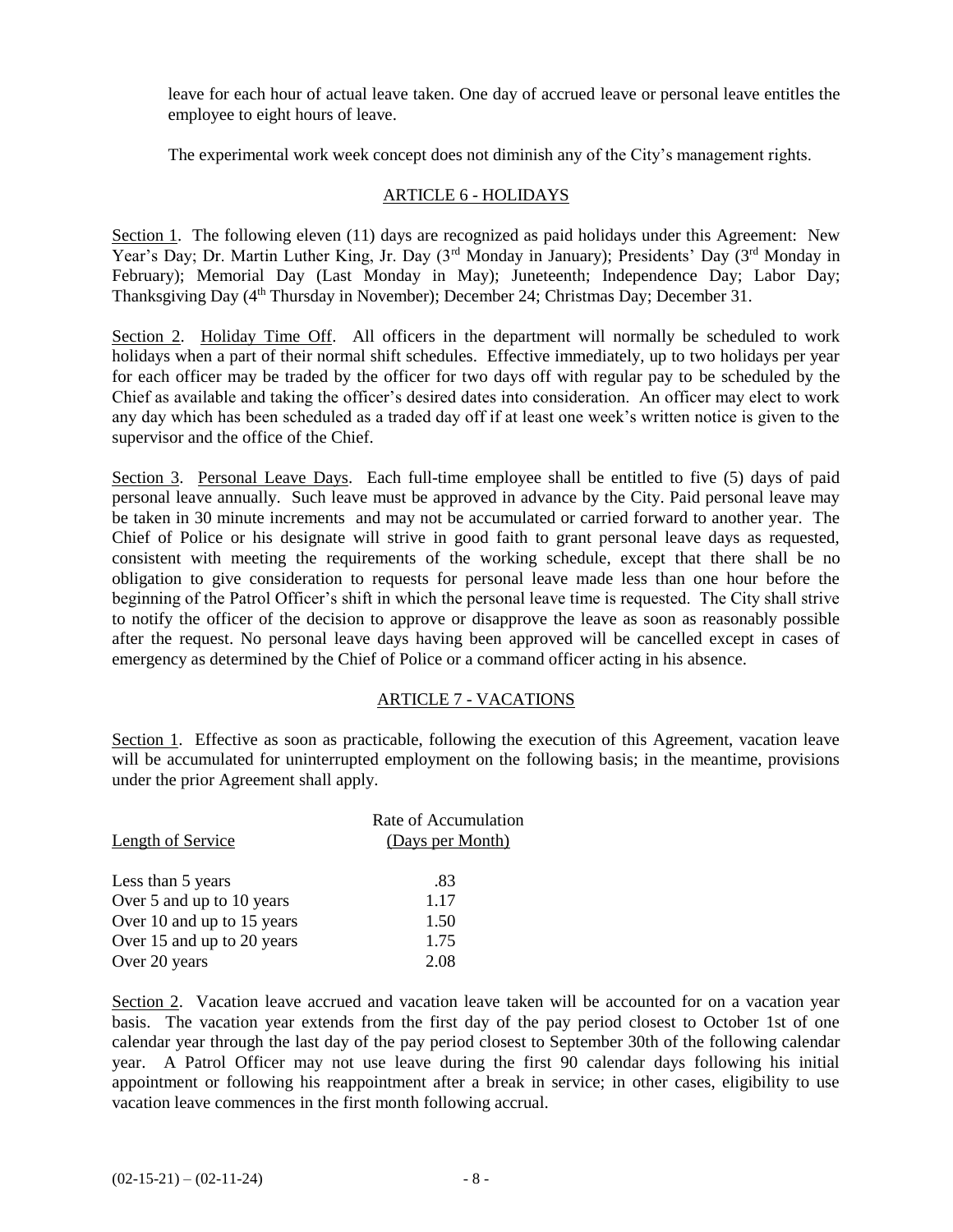Section 3. A Patrol Officer may carry accumulated vacation leave forward to the next vacation year. The total amount of accrued leave carried forward will not, however, exceed 30 days at the beginning of any vacation year, except that when a Patrol Officer has provided the City with written notice of his commitment to retire on a specific date in which case no limit shall be placed on the accumulation of his vacation leave from the date of receipt of such notice of his retirement date or for the period of one year preceding his retirement date, whichever is shorter. Except as otherwise provided, accrued leave in excess of thirty (30) days is dropped and lost on the last day of each vacation year.

Patrol Officers who leave City employment after completing six (6) months of service are entitled to compensation, at their base rate of pay, for any accrued but unused vacation leave. Deceased Patrol Officers who have completed six (6) months of service shall have any accrued but unused vacation leave paid to their Estate, at their base rate of pay, through the payroll process. Patrol Officers who leave City employment prior to completing six (6) months of service shall have their vacation leave balance set to zero  $(0)$ .

Section 4. A Patrol Officer shall be credited with a completed month of service if he is on the payroll half or more of his scheduled work days in any one month. When a Patrol Officer reaches an anniversary date entitling him to an increased rate of accumulation, he shall be credited with the increased rate for that month if his anniversary date falls on or before the 16th of the month. Otherwise, he will be credited at the increased rate beginning with the next month. Eligibility to use this additional accumulation begins on the first month following the increased rate of accumulation.

Section 5. Vacation/Sick Leave. If a Patrol Officer is hospitalized while on vacation, he may change his status from "vacation" to "sick leave" for actual scheduled work days hospitalized.

Section 6. Priority Protection Scheduling. Requests for desired vacation dates are to be submitted by the end of January. Blocks of at least five (5) consecutive days must be requested for preferred scheduling. The Police Chief will strive, barring emergencies, to assure such approved vacations, and will provide reasons for cancellation of any approved vacation. Patrol Officers canceling previously approved vacations will in turn also provide reasons for the cancellations.

Late Scheduling. All vacation requests submitted after the cut-off date will be at the discretion of the Police Chief as scheduling permits, but in any case must be in units of 30 minutes.

Section 7. Seniority. Conflicting vacation requests, if made by January 31, will be resolved by seniority. Seniority means the total time employed as a police officer for the City of Kettering.

#### ARTICLE 8A - SICK LEAVE, INJURY LEAVE, FUNERAL LEAVE

Section 1. All sworn Patrol Officers shall accrue sick leave at the rate of one and one-quarter (1 1/4) days per month of service but not to exceed a total of 260 days.

Section 2. Sick leave may be used for absences due to illness, injury, or exposure to a contagious or communicable disease, or emergency due to serious illness of a member of the immediate family where the employee's presence is extremely essential, but a doctor's certificate to substantiate periods of three consecutive days or more may be required by the City, and may also be required for a period of one day in the following cases:

- a. For probationary employees;
- b. If it is believed that an employee is malingering based upon repeated one or two day absences; or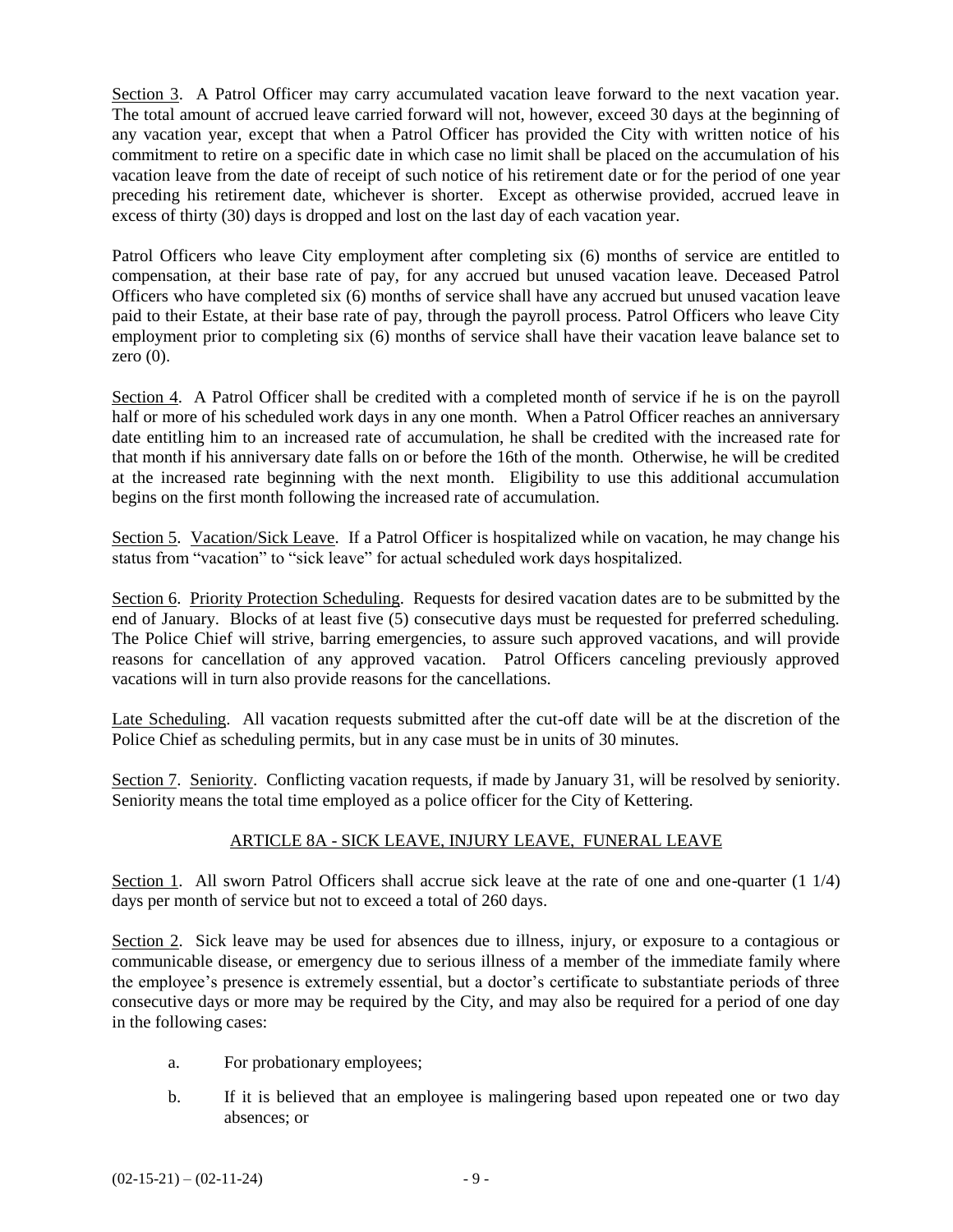c. Multiple absences on a single day (5 or more employees).

Section 3. In case of any illness or other absence, the employee shall notify his department as soon as possible on the first day of absence unless it is impossible to do so, in which case notice shall be given as soon as possible. If the absence extends beyond one day, the employee shall make periodic reports to his department on his progress and anticipated date of return. Patrol Officers will be required to notify their department if possible at least one hour prior to their scheduled starting time so that replacement help may be provided. Failure to notify a department of the reason for absence may be grounds for refusal to pay leave.

Section 4. Nothing shall prevent the City from investigating sick leave.

Section 5. Fraction of a day. Absence for a fraction of a day is chargeable to sick leave in accordance with these provisions and shall be charged in 30 minute increments.

Section 6. Reinstatement Credit. A Patrol Officer who is laid off will, upon reinstatement to service, have any unused sick leave existing at the time of his layoff placed to his credit.

Section 7. Transfer Credits. Upon transfer from one division or department to another, unused sick leave days shall continue to be available for the transferred employee's use.

Section 8. Funeral Leave. Leave with pay may be requested by a Patrol Officer when absence is required because of the death of a relative. Such leave may be granted for a period not to exceed five (5) days for the death of a spouse, child, step child, parent or parent-in-law, three (3) days when the death is within the immediate family (other than spouse, child, step child, parent or parent-in-law), and up to one (1) full day for a more distant relative. A leave report form indicating relationship to the deceased will be submitted by the Patrol Officer at the earliest practical time. The Chief of Police is authorized to rule on such requests for paid leave. Immediate family is spouse, parent, child, brother, sister, mother-in-law, father-in-law, grandparent, grandparent-in-law, stepchild, grandchild, half-brother, half-sister, brother-inlaw, sister-in-law, or other relative living in the same household. Brother-in-law and sister-in-law are defined as spouse's sibling or sibling's spouse. The Chief of Police, in his sole discretion, may extend the definition of immediate family to family members other than those specifically named or to persons who act in the role of those named in the immediate family.

Section 9. Payment of Accumulated Sick Leave at Death. One-half (1/2) of the accumulated Sick Leave through up to 260 days shall be paid to a designated beneficiary upon the death of a current employee. Such payment will be in a lump sum based upon the employee's hourly rate of pay at the time of death (excluding any premium pay). If there is no valid written designation of beneficiary on file, or if the designation is for any reason ineffective, the payment shall be made to the employee's estate except that the City may authorize the payment of such amount to any one or more of the following: the surviving spouse, adoptive parents, lineal descendants by adoption, or blood relatives of the employee, or a beneficiary to receive payments after the death of the employee under the State Retirement System, and any such payment shall be in complete discharge of liability with respect to the amount so paid.

Section 10. Payment for Accumulated Sick Leave at Retirement. At retirement, a Patrol Officer who has accumulated 50 or more days sick leave may convert one-third (1/3) of all accumulated sick leave days in excess of 50 days and up through 260 days for a lump sum payment. This provision does not apply to service separations other than retirement.

Section 11. Birthing Parent Leave. Any pregnant regular full-time Patrol Officer shall be entitled to birthing parent leave. The starting date and duration of birthing parent leave shall be determined by the City based upon the request of the employee and the recommendation of the employee's doctor. For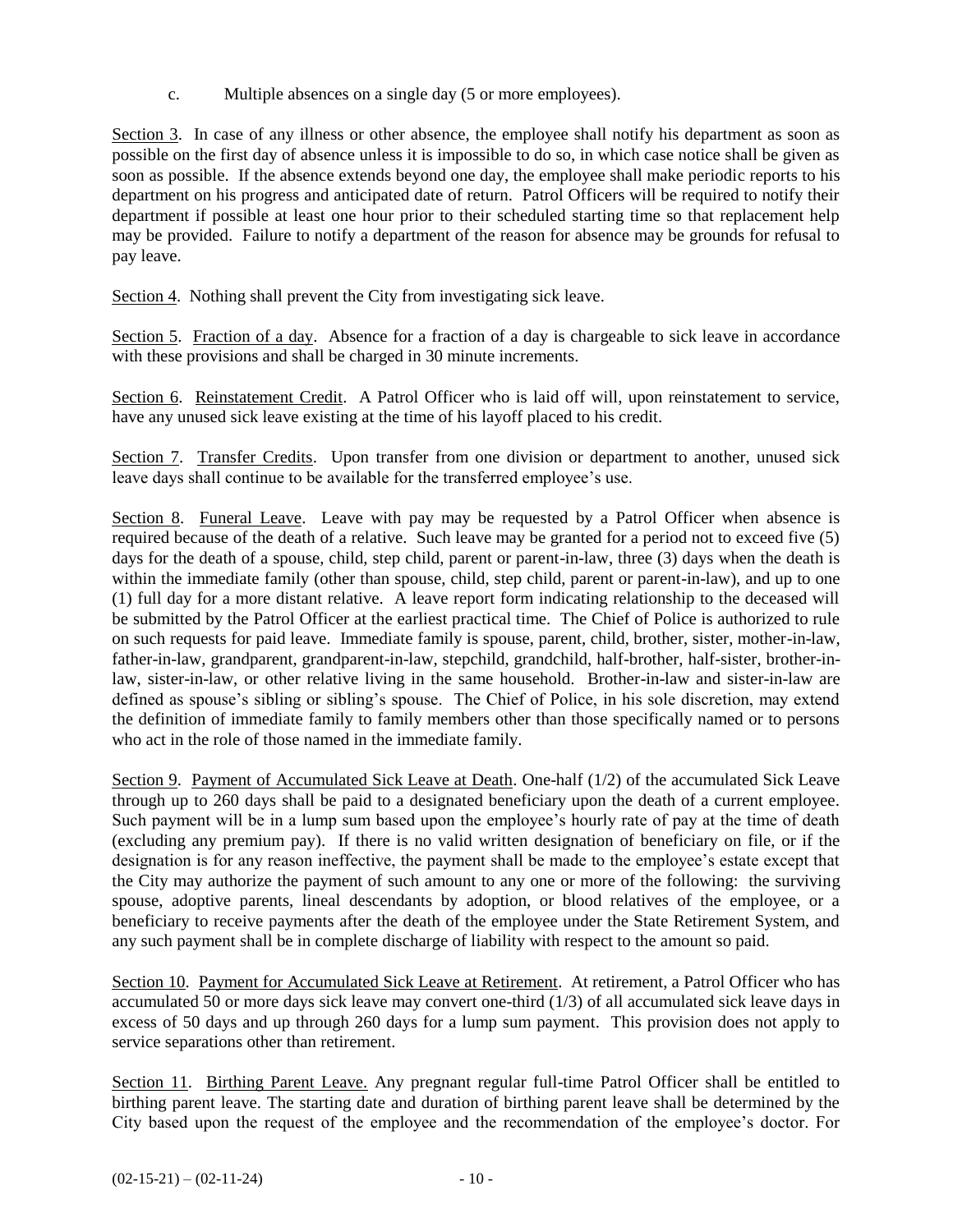birthing parent leave, as for any foreseeable leave due to disability, the employee shall notify the City as far in advance as is possible of the expected dates of the leave and City may require a medical examination by a physician acceptable to the City as a condition of approving or extending the leave or return to work. Any non-routine City-required examinations shall be paid in full by the City. Accumulated sick leave may be utilized by a regular full-time Patrol Officer for that period of time the employee is temporarily disabled due to the employee's pregnancy.

Depending on the condition of the employee and consistent with recommendation provided by the employee's doctor, the City will assign the employee to other reasonably available duties in the department.

#### Section 12.

- A. Special Leave. Leave without pay for personal reasons may be granted by the City Manager or his designate upon request for periods not in excess of ninety (90) calendar days. Employees absent due to illness may be granted such leave after sick leave has expired. Such leave may be extended or renewed beyond a total of ninety (90) calendar days only upon the express approval of the City Manager or his designate. Upon return from such leave, the employee will be reinstated in his old position or one of equal grade subject to the same conditions with respect to layoff, etc., which are applicable to an active employee.
- B. Sick Leave Bank. In the event the City would implement a City-wide catastrophic sick leave bank during the term of this contract, Patrol Officers may participate in such a bank.

Section 13. Directed Care or Examination. If the City directs a Patrol Officer to go to a doctor or other facility for treatment, the doctor or facility shall be agreeable to both the Officer and the City.

#### ARTICLE 8B – MEDICAL AND DENTAL INSURANCE COVERAGE, AND LIFE INSURANCE

Section 1. Health and Dental Insurance. The City shall make available to all eligible employees and their dependents health insurance programs to include medical, prescription and dental coverage subject to the applicable carriers' requirements and eligibility. The plan coverage and premium as determined by the City will be the same as that provided to all non-bargaining unit employees. Deductibles, out-of-pocket maximums, and co-pay structures are components of plan design. As such they will be established by the City and will be the same as those for non-bargaining unit employees. The City has the right to insure or self-insure and to choose the insurance carriers, third-party administrators, network of physicians or providers, or any other operational components of the Medical and Dental Plans.

The City shall pay 90% and the employee shall pay 10% of the premium for the Dental Insurance Plan. If the City changes the premium for the dental plan, the dental premium for these bargaining unit employees shall be the same as the non-bargaining unit employees.

The City shall pay 83% and the employee shall pay 17% of the premiums for the Medical Insurance Plan. If however, the City reduces the Medical Insurance Plan employee premium share below 17% for nonbargaining unit employees, such reduction shall also apply to the Patrol Officers.

The City will fund 65% of the employee's network deductible by placing \$1300/yr. single and \$2600/yr. family into a Health Savings Account (HSA).

The City will fund the employee's HSA at no less than 60% of the network deductible of the High Deductible Platinum Health Plan (other plans excluded). In the event it is necessary to reduce the City's share of the HSA funding on the High Deductible Platinum Health Plan below 55% in order to avoid the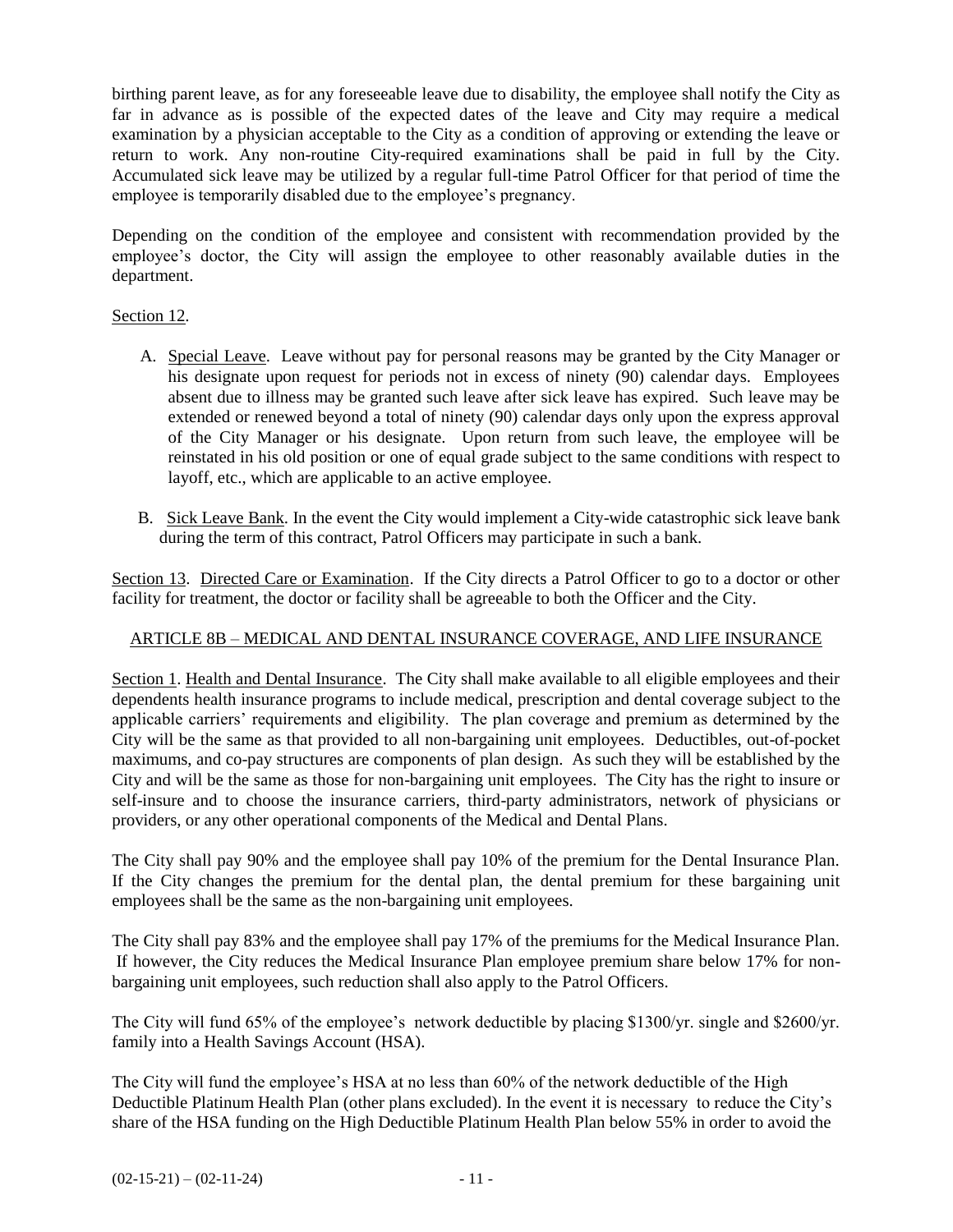"Cadillac" excise tax pursuant to the Affordable Care Act, the City may at its option reduce the funding percentage to not less than 50%.

The network deductible of the High Deductible Health Plan shall not exceed \$2500 for a single plan and \$5000 for a family plan.

HSA's will be funded quarterly on a prorated basis, under a banking arrangement selected by the City. The City will pay all routine charges for the banking arrangement such as set up charges and routine monthly fees, with the employee responsible for other charges such as overdrafts, checks and investment fees. Once placed in the employee's HSA, the money becomes the possession of the employee, and as such, money the employee does not spend in the HSA for medical expenses is carried forward for future years use and is the employee's to take with him or her at termination, as authorized by then current IRS and other controlling state and federal regulations. Under circumstances where the employee does not have adequate funds in the HSA for expenses incurred before the end of the year, due to legitimate expenditures to meet the deductible, the City will contribute an amount to the account, at the employee's request, up to the annual City contribution limits specified above.

Employees joining the City mid-year, eligible for health insurance coverage, will be placed in a similar High Deductible Consumer Driven Health Plan, but may be enrolled in a Health Reimbursement Account (HRA) or Health Savings Account (HSA) at the discretion of the City. In the event an employee is placed in an HRA, amounts will be available for reimbursement similar to those specified for HSA accounts above. At the end of the year, if enrolled in an HRA, any money not spent is retained by the City and the employee is thus enrolled in an HSA the following year. The HRA system may also be used for other employees who do not qualify for the HSA under IRS provisions such as those enrolled in Medicare.

Employees in an HSA will have available a limited Flexible Spending Account (Limited FSA) with the option for them to contribute up to the maximum allowable limit under IRS provisions. Other controlling aspects of the FSA and health plans, such as timing of enrollment, are subject to provisions of the Medical Plan.

Employees eligible to receive City-provided medical insurance coverage, either a Family Plan or a Single Plan, may elect to decline such coverage and in lieu thereof receive cash payments from the City of \$3,000 per year. However, if the \$3,000 cash payment in lieu of coverage creates an affordability calculation penalty for the City and/or Cadillac excise tax liability under the Affordable Care Act, the City shall have the ability to then eliminate said cash payment.

In order to qualify for such cash payments, an employee must remain covered by other medical insurance that is not from the City, COBRA, Medicare or as a dependent under a parental plan, and must provide acceptable proof of such other medical insurance coverage to the City. The timing of when an employee may elect to receive such cash payments, in lieu of medical insurance coverage, is subject to provisions of the City's Medical Plan, Flexible Spending Account Plan Document and applicable provisions of IRS Section 125.

Section 2. Life Insurance. Similar to administration employees each employee will be provided a term life insurance policy in an amount equal to his or her base annual salary at the time of death, plus an equal amount for accidental death and dismemberment coverage. Similar to administration employees the City will permit employees to purchase additional life insurance coverage through payroll deduction. The rates and availability of this optional coverage shall be as specified by the insurance carrier selected by the City.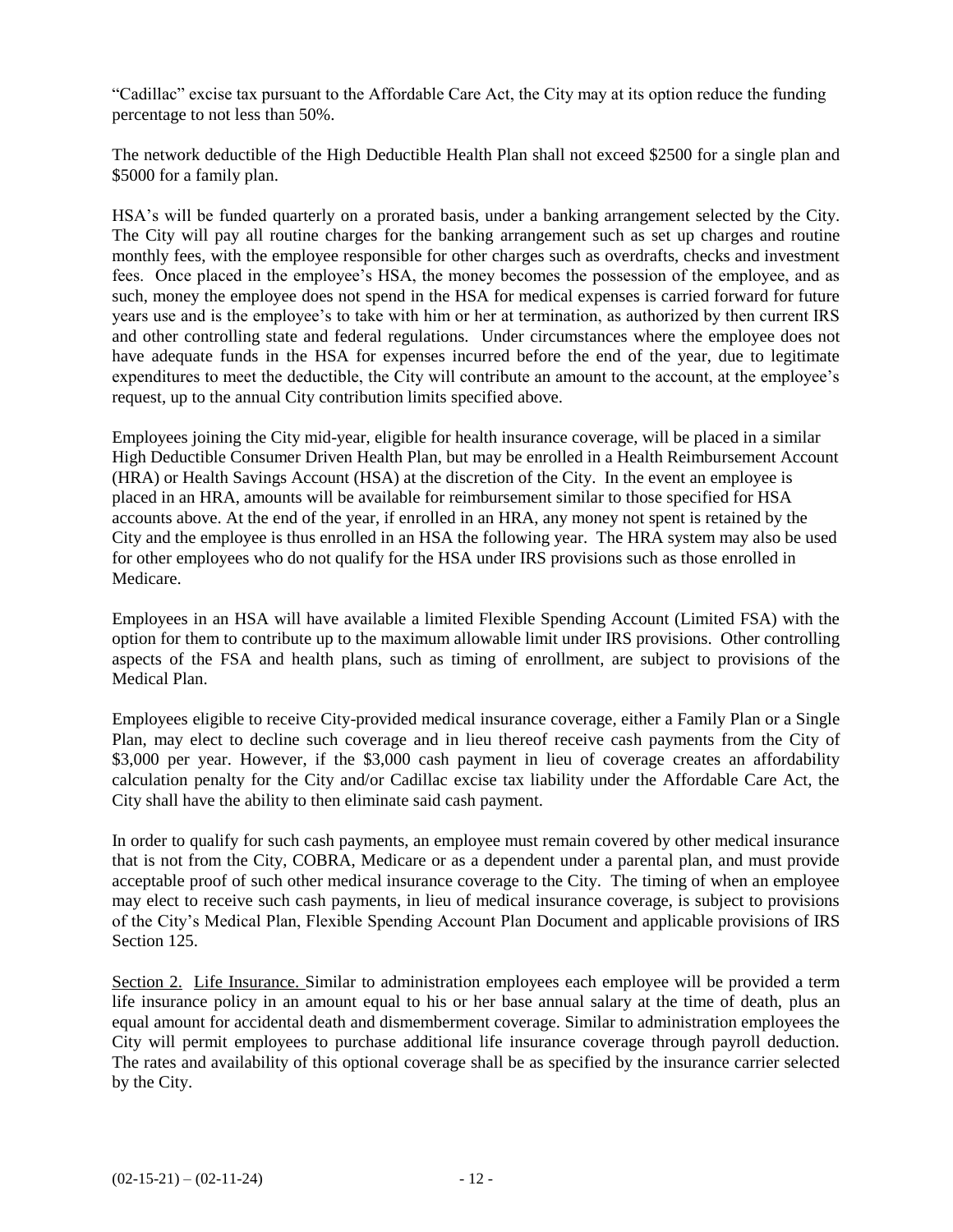#### ARTICLE 8C – HEALTH AND SAFETY EXAMINATIONS

(A) In the interest of health, safety, or job performance, the City may require a medical or psychological examination of an employee. The City shall give reasons in writing to the employee for the required examination upon the employee's request. Any such examination shall be conducted by a licensed practitioner.

If, in the examiner's opinion, the employee's condition jeopardizes his health or safety, or that of another employee, or renders his job performance unsatisfactory, the City may relieve the employee from active employment, and he will be eligible to use his accrued sick leave.

Any City-required examinations shall be paid in full by the City. Any time spent by the employee traveling to, from, and during the examination will be work time, subject to any applicable call-in or overtime pay. Any other time necessarily lost by the employee awaiting examination or results will be treated as administrative leave. If the results of the examination are that the employee is properly relieved from duty, this will be charged instead to accrued sick leave. The employee will be provided complete copies of all reports, findings and recommendations of the examiner.

(B) At the employee's option, a "second opinion" medical or psychological examination may be conducted by a licensed practitioner of the employee's choice. Such examination will be paid for by the employee and time spent will not be subject to overtime provisions. Complete copies of all reports, findings and recommendations of the optional examination will be provided to the City.

(C) If the opinions of the City's examiner and the employee's examiner are in conflict, either the City or the employee may appeal the determination to an examiner agreed upon by the first two. All relevant records and information will be made available to the third examiner, whose opinion shall be final as it relates to the specific issues originally prompting the first required examination. The cost of any third examination shall be shared equally between the City and the employee. Both the City and the employee shall receive complete copies of all reports, findings and recommendations of the third examiner.

(D) If it is determined that the employee's medical or psychological condition did not jeopardize his health or safety, or that of other employees, or did not render his job performance unsatisfactory, all sick leave directed to be used will be reinstated to the employee and leave taken will be charged to paid administrative leave.

(E) Employees returning from, or remaining on, leave of absence because of disability may be requested to participate in a medical or psychological examination subject to the above provisions and appeals. In such cases, the provision of reinstated sick leave provided in paragraph (D) of this article shall be in effect the date of the first required examination for any employee who was then fit for duty.

#### ARTICLE 9 - LAYOFFS, CALLBACKS, AND PROMOTIONS

Section 1. Probation. New Patrol Officers shall be on probation during the first one (1) year of their employment. If an employee is absent for twenty (20) or more working days for any reason during the probationary period, the probationary period may be extended for an equivalent number of working days. During their probationary periods employees are subject to discharge, discipline, layoff, transfer, or other personnel action in the City's discretion and without recourse to the grievance procedure or other appeal.

Section 2. Layoff and Recall. Layoffs, promotions, and recalls shall be governed by applicable state law and city charter, ordinances, rules and regulations not inconsistent with it.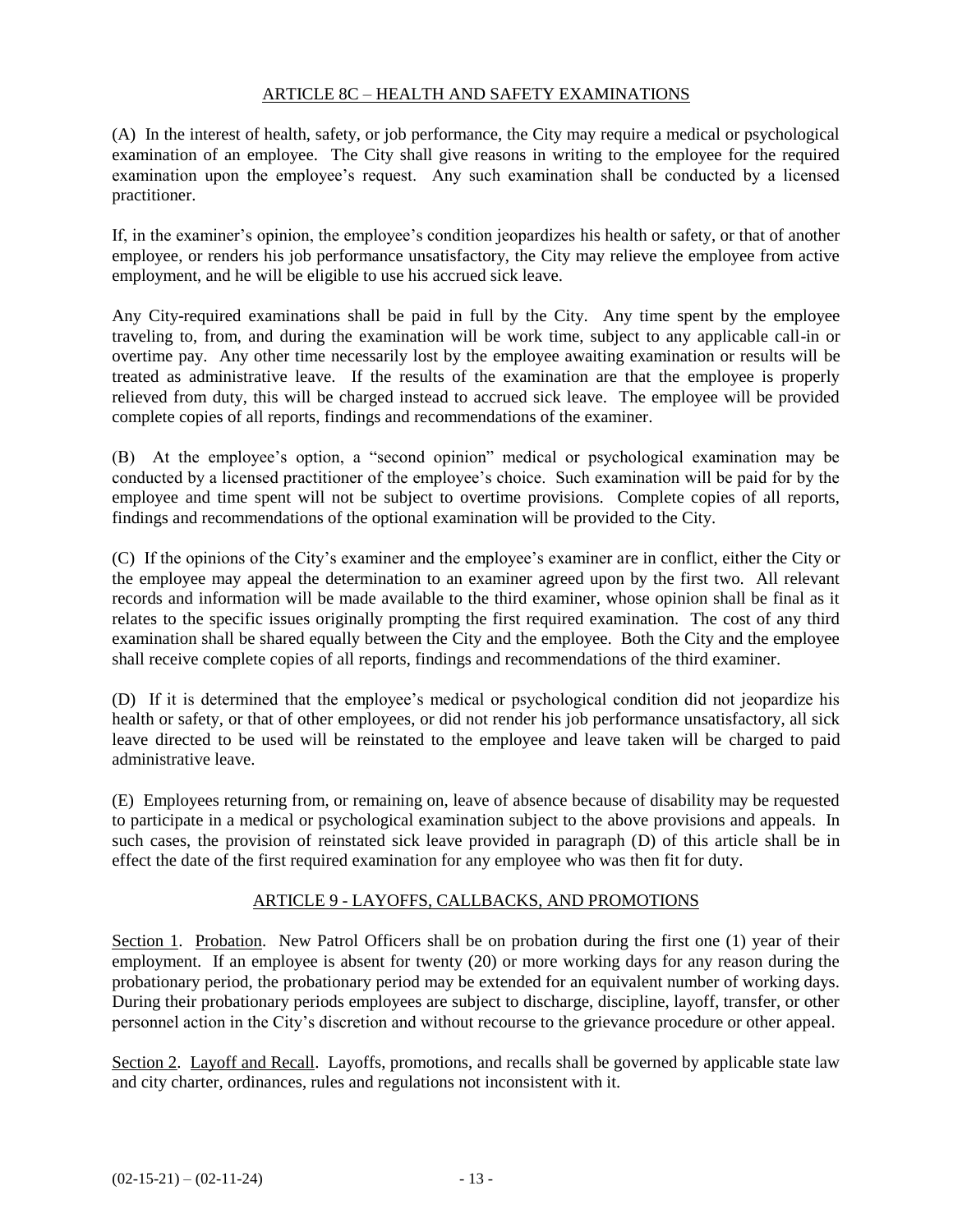Section 3. Promotions. Promotions in the Classified Civil Service shall be made in accordance with the rules and provisions of the Kettering Civil Service Commission in compliance with the provisions of the Charter of the City of Kettering.

#### ARTICLE 10 - COMMUNICATIONS

It is the intent of the parties to this Agreement that there should be a close line of communications and disclosure between and among all levels of command and the members of the bargaining unit. In order to effect this intent, the parties agree:

Section 1. The City (to include Police Division Management) and the Lodge shall jointly assist in establishing a Labor-Management Committee, which shall consist of from four to six members, half of whom shall be appointed by the City and half of whom shall be appointed by the Lodge. Each member shall serve at the pleasure of the party appointing him, and may be replaced from time to time. The Committee shall establish its own rules of procedure and shall meet from time to time to discuss and to investigate problems of mutual concern. At such meetings there shall be full and forthright discussions, and complete disclosures if possible by both parties on mutual subjects that would directly or indirectly affect the morale and command of the department members of the bargaining unit. Meetings shall be held within a reasonable time after a request by either party having regard for the seriousness of the issues involved.

Section 2. Bulletin Boards. Bulletin boards as presently provided, and as may be installed in the future by the City, may be used by the F.O.P. for posting notices of the following types:

- 1. Recreational and social events
- 2. Elections and election results
- 3. General membership meetings and other related business meetings
- 4. General Lodge business of interest to members.

Notices must be reviewed with the Chief of Police and any bulletins or notices considered inflammatory, political, or devoted to Lodge organizing and grievance matters will not be permitted on any City bulletin boards, nor will they be permitted to be displayed in City offices, facilities, equipment, etc. If such inflammatory, political, or organizing notices appear on said bulletin boards, they shall be removed by management.

Section 3. Personnel Files. Every officer shall be allowed to review the contents of his/her personnel file at all reasonable times upon written request. Memoranda clarifying and explaining alleged inaccuracies of any document in the file may be added to the file by the officer.

#### ARTICLE 11 - GRIEVANCE PROCEDURE

Section 1.(a) A grievance is a complaint that the City has violated this Agreement. All grievances shall be handled exclusively as set forth in this procedure. Any reprimand of record shall be fully subject to the procedures of this Article.

Section 1.(b) The City shall take no action (including transfer) which unjustly and arbitrarily affects working conditions adversely to an employee. Any complaint of violation of this Section is subject to this Article.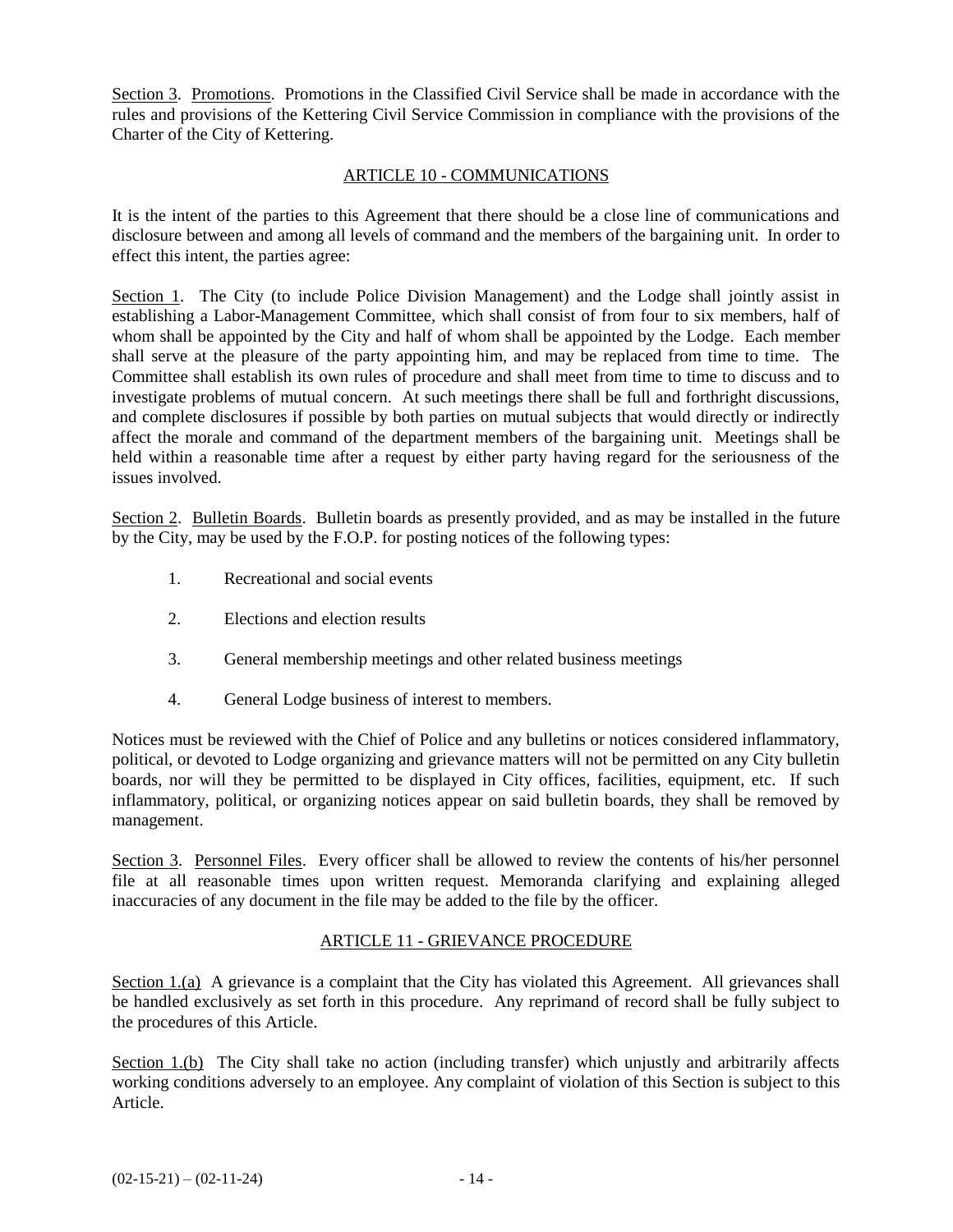Section 2. Grievances shall be promptly filed. To be considered, a grievance must be filed at the first step within 14 calendar days of its occurrence or when the employee first became aware (or in the exercise of reasonable diligence should have become aware) of its occurrence.

Section 3. Step 1. An aggrieved employee shall first take up his grievance with his immediate supervisor, either orally or in writing. Upon the request of either of them, the representative of the Lodge shall be present. The grievant or his representative may, with the approval of the immediate supervisor, request waiver of any steps in order to reach the level of management necessary to have authority to resolve the grievance. Said grievance shall be placed in writing in accordance with Section 2 within the time limits of Section 2.

Section 4. Step 2. If the grievance of an employee is not satisfactorily settled at Step 1, it may then be appealed by the grievant to a meeting between the grievant and the Lieutenant responsible for the employee's operation and a representative of the Lodge. To make such an appeal, the grievance must be placed in writing on the forms supplied by the City, which are attached to this Agreement as Appendix C.

Section 5. Step 3. If the grievance is not satisfactorily settled at Step 2, it may then be appealed by the grievant to a meeting between the grievant and the Captain responsible for the employee's operation and a representative of the Lodge. Any class action grievance filed by the Lodge shall be filed at Step 3 rather than Step 1 of the grievance procedure.

Section 6. Step 4. If the grievance is not satisfactorily settled at Step 3, it may then be appealed by the grievant to a meeting between the Chief of Police (or his designate) and a representative of the Lodge.

Section 7. Step 5. If the grievance has not been adjusted at Step 4, it may then be appealed by the grievant to a meeting between the Director of Human Resources (or his designate) and a representative of the Lodge.

Section 8. Step 6. If the grievance has not been adjusted at Step 5, it may then be appealed by the grievant to a meeting between a representative of the Lodge and the City Manager (or his designate).

Section 9. Step 7. Arbitrable grievances which have not been settled by the above steps may be submitted to binding arbitration. Grievances which involve a matter over which the Civil Service Commission has jurisdiction are not arbitrable. In the case of other grievances, if the Lodge is not satisfied with the answer of the City at Step 6, it may within 30 days give written notice to the City of its intent to submit the grievance to arbitration.

Section 10. Arbitration. The arbitrator shall be selected under the rules of the American Arbitration Association for labor disputes, unless in a specific case the Lodge and the City mutually agree upon an arbitrator. Either party may request the American Arbitration Association to initiate procedures for the appointment of an arbitrator at any time after the notice of intent to arbitrate has been given under Section 9. The decision and award of the arbitrator shall be final and binding upon all interested parties.

The arbitrator shall not have the power to add to or subtract from or to modify this Agreement or any Agreement supplemental hereto.

No more than one grievance shall be placed before an arbitrator at any one hearing unless the parties mutually agreed to waive this provision.

The expense of the arbitrator shall be paid equally by the City and the Lodge.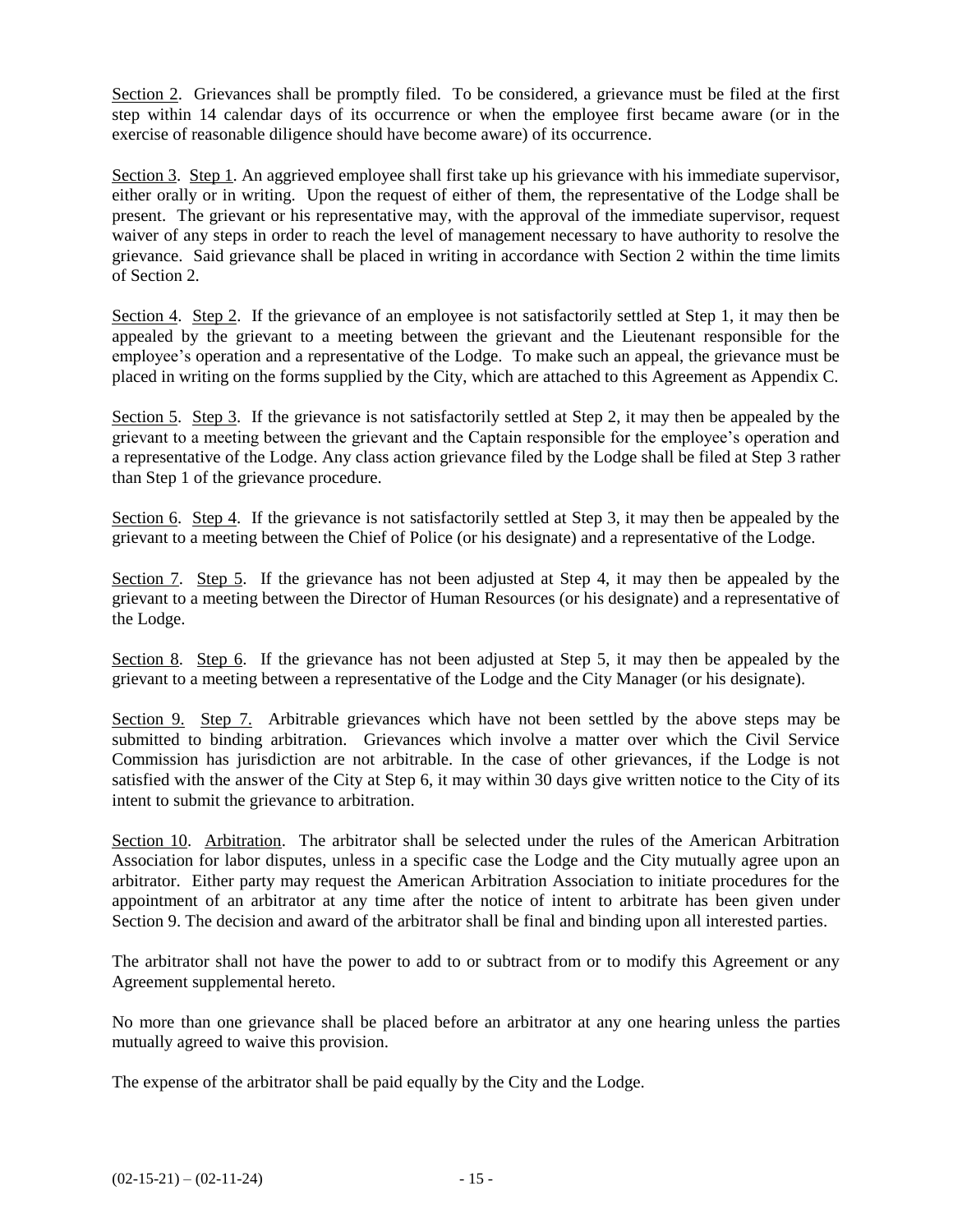Except with respect to matters over which the Civil Service Commission has jurisdiction, the above grievance-arbitration procedure is the sole method of settling grievances. Only the Lodge, through its president or his designate, may authorize an appeal to arbitration and its decision, based upon the facts presented, shall be binding upon the employees covered by this Agreement and anyone making a claim through and on behalf of them. Upon request, the Lodge will furnish the City appropriate certification that the appeal has been duly authorized.

Section 11. The City shall give its answer at Step 1 and Step 2 within 7 calendar days; appeals from Step 1 to Step 2 and from Step 2 to Step 3 shall be within 7 days of receipt of the City's answer. Appeals from Step 3, Step 4, Step 5 and Step 6 shall be within 14 calendar days of receipt of the City's answer. The City shall give its answer at Step 3, Step 4, Step 5 and Step 6 within 14 calendar days of receipt of the grievance at that Step. Time limits may by agreement be waived. Steps within the Police Division which do not follow the grievant's chain of command will be waived.

Section 12. In the event that the City fails to answer in the time provided, the grievance shall automatically be considered at the next step. In the event that a grievance is not filed or appealed within the time provided, it shall be considered withdrawn.

Section 13. The grievant may attend Steps 1 through 6 of the grievance procedure without loss of pay as a result of necessary attendance during scheduled working hours; if more than one grievant is involved in a meeting one of them shall be selected as spokesman. Upon sufficient notice to and agreement by the City, necessary witnesses may attend Steps 1 through 6 without loss of pay as a result of necessary attendance at a grievance meeting during scheduled working hours.

#### ARTICLE 12 - SELF-INCRIMINATION

Section 1. The City may require a member of the bargaining unit to submit a written report, either by rule or specific request, which may show or tend to show that the employee submitting the report has committed a crime, subject to the following:

- 1. The report may not be used at any stage (grand jury or trial) in any criminal proceeding against the employee.
- 2. The report may be used by the City in taking action and in defending such action, with respect to discharge or discipline of the employee.
- 3. This section shall not prohibit the criminal prosecution of the employee based upon evidence other than the report (to the extent that this is constitutionally permissible).

Section 2. A formal charge of misconduct shall, regardless of its point of origin, (a) be placed in writing, (b) specify the misconduct, and (c) disclose the witnesses to be relied upon (other than as rebuttal witnesses), except in cases in which the Chief determines that the identity of a witness shall be not disclosed in advance, in which case a continuance will not be opposed by the City once the identity is disclosed. C is satisfied if, 15 days before any Civil Service or arbitration hearing, the City provides a list of witnesses (other than rebuttal) that the City expects to call at the hearing. The Lodge or employee involved will have the same obligation. One party's failure to comply waives its right to complain if the other party fails to comply.

Where the Department has informed an employee he is being investigated for misconduct, and the investigation has taken more than 45 days from its beginning, the Department will, upon the employee's request, explain to the employee why the investigation has not been completed. The explanation, if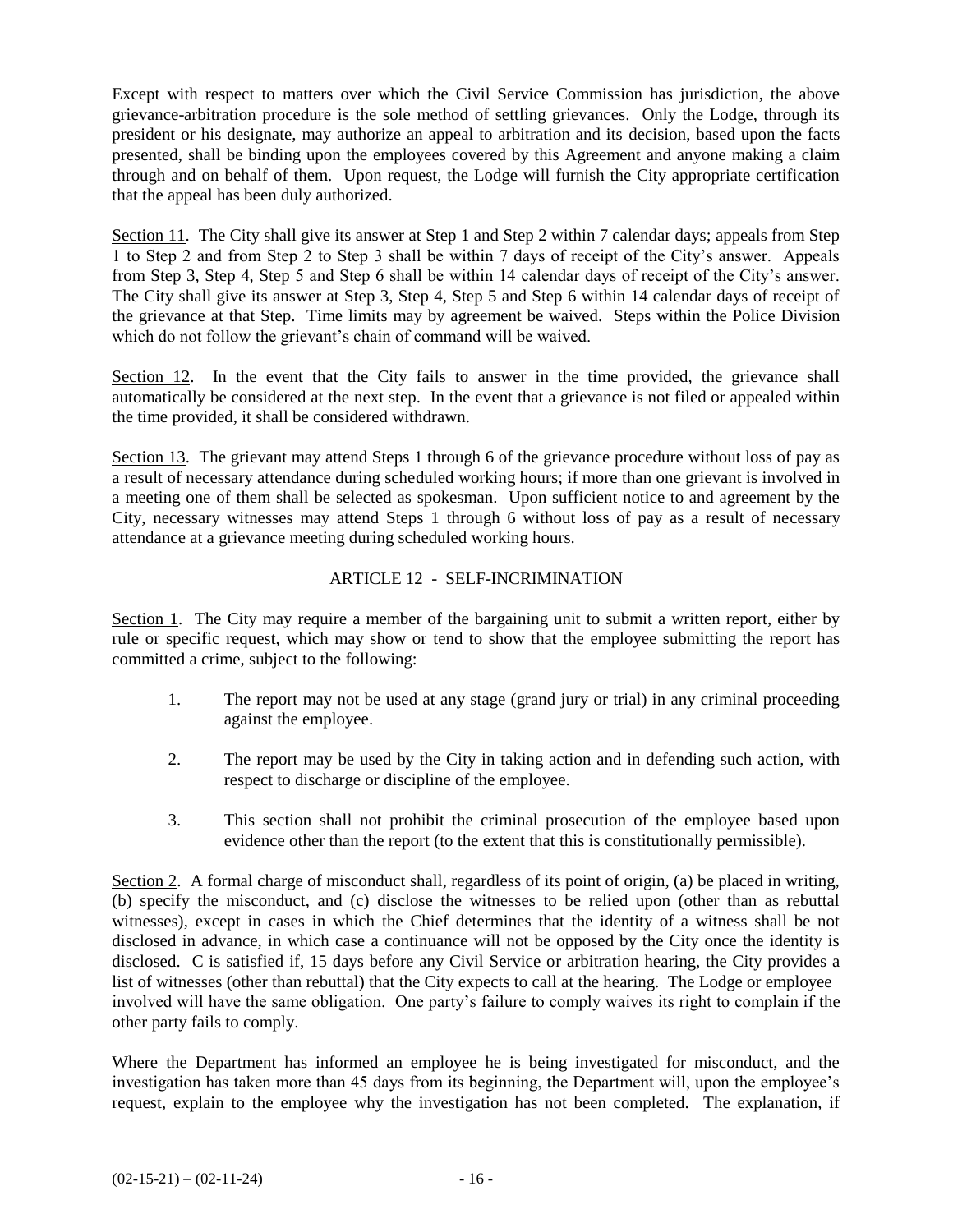requested, will occur 45 days after the investigation began or when the employee is informed of the investigation, whichever is later.

Section 3. Any reprimand of record shall be fully subject to the procedures of Article 11 if an appropriate timely grievance is initiated by the individual reprimanded. When an individual is to be reprimanded of record, he shall have the right, upon request, to have a representative of the Lodge present.

Section 4. After a reprimand has been in a Patrol Officer's personnel file for a period of two years with a clean slate, the Patrol Officer may make a written request to the Chief of Police that it be removed. It shall be at the discretion of the Chief of Police to either honor or deny the Patrol Officer's request, however, no denial shall be unjust and arbitrary. The City may retain copies of removed reprimands to be used for purposes other than substantiating progressive discipline against that Patrol Officer or for correcting the record if a Patrol Officer seeks to avoid discipline which is otherwise justified by inaccurately claiming a work record of no discipline. Removed reprimands shall be sealed or similarly secured, accessible only through the City Manager, the Police Chief, or the Director of Human Resources.

Section 5. Just Cause. The City may discipline or discharge Patrol Officers who have completed probation for just cause and only for just cause.

Section 6. Patrol Officers will not be required or ordered to sign any disciplinary form except to acknowledge receipt of that form. Patrol Officers, upon request, will be given a copy of any such form which he or she signs.

Section 7. Advance Information.

- (a) Formal Hearings. A formal hearing is one before the Chief which can result in written findings by the Chief which could lead to a disciplinary suspension or discharge. In a formal hearing the City must give the officer a written charge of misconduct at least five days before the hearing. If the officer requests it, the City will give him the following information at least five days before the hearing:
	- 1. All documents, then in its possession, which the City plans to use at the hearing.
	- 2. All other supporting documents, then in its possession, unless the Chief determines not to produce some or all of them. This withholding must not be arbitrary and unjust.
- (b) Loudermill Hearings. A Loudermill Hearing is one which is necessary to comply with Loudermill requirements, but which cannot result in written findings pursuant to paragraph (a) above. Notification must comply with Loudermill requirements.

Section 8. Polygraph Examinations. Police officers may only be ordered to take a polygraph examination by the Chief of Police. The order to take the examination may not be unjust and arbitrary. In any arbitration or Civil Service hearing, relevant evident that consists of the results of a polygraph examination which has been lawfully carried out by an accredited examiner may be excluded only if determined that the order was unjust and arbitrary.

These polygraph examinations will be run by a polygraph operator who is not a member of the Kettering Police Department, unless the officer and the Chief agree to it. When an employee is ordered to submit to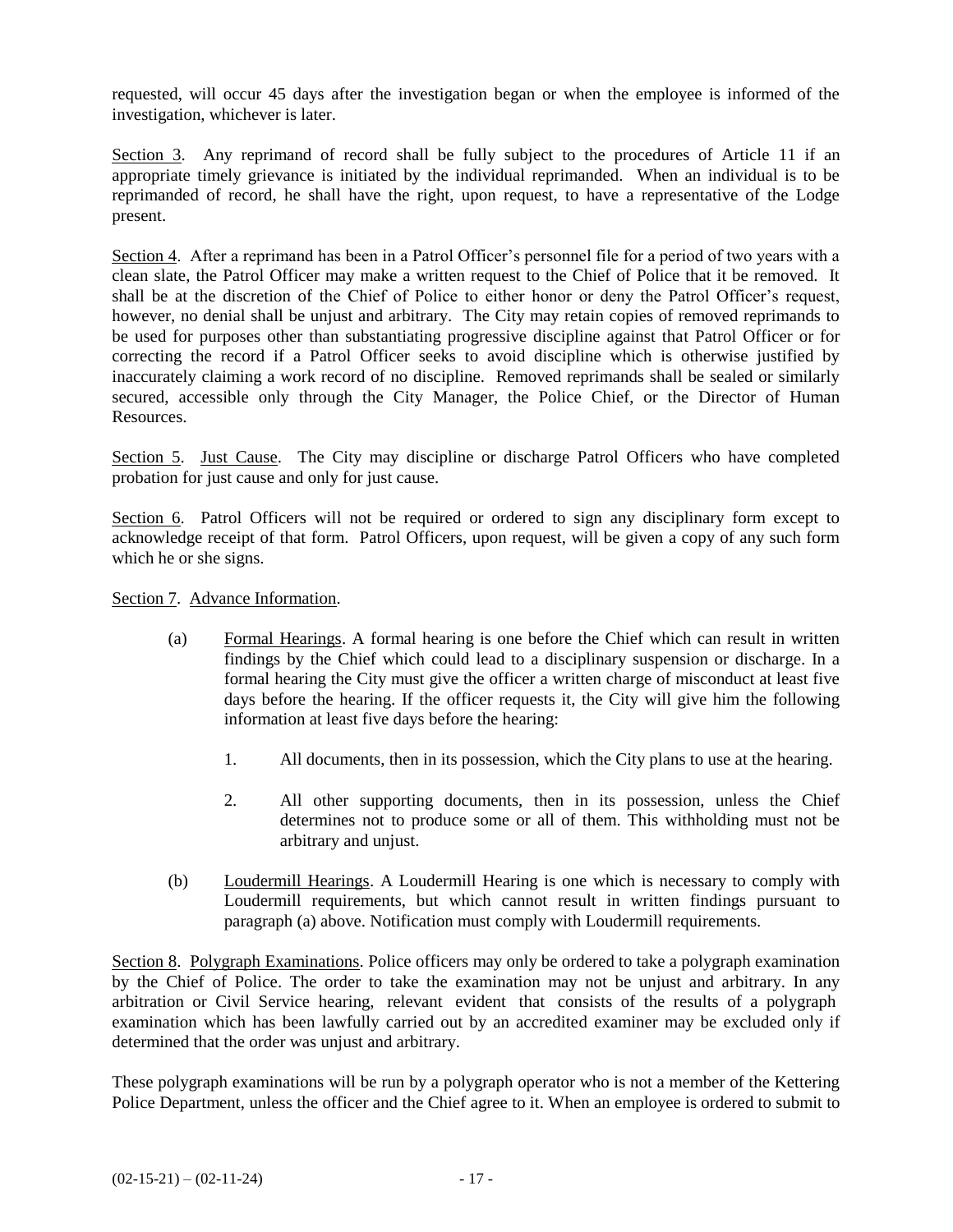a polygraph examination, the information gained cannot be used against the employee in any subsequent criminal proceedings.

Section 9. Performance Evaluations. Performance evaluations shall not be unjust and arbitrary. The signature of a Patrol Officer shall be required on performance evaluations. Such signing shall initially mean that the employee has received and read the evaluation. No subsequent evaluation comments may be made on record copies once signed by the employee. The performance evaluation is subject to the grievance procedure including arbitration.

Section 10. Personnel File. If a request is made to inspect and/or copy records within an employee's personnel file by an outside source, management shall provide written notification to the employee of the request as soon as practicable.

#### ARTICLE 13 - SUSPENSION FROM DUTY

Section 1. If a Patrol Officer is suspended from duty pending the completion of an investigation or awaiting a hearing (interim suspension), he shall continue to be paid at his normal base rate, providing he is available and capable of performing his full duties, until such time as he has had a hearing before the Chief of Police. The hearing before the Chief of Police may be on the full charges of the investigation or as a preliminary hearing to determine if there is a basis for the interim suspension to be without pay. The City will continue to pay its share of medical and life insurance premiums during the interim suspension or any disciplinary suspension.

Section 2. If a Patrol Officer receives a disciplinary suspension of five days or fewer, he may request that he forfeit this time from his accrued vacation on an hour-for-hour basis instead of serving the actual suspension. The Chief, at his sole discretion, will determine if the Patrol Officer's request is approved. The Chief's determination must not be unjust and arbitrary. If such a request is made and approved, the suspension shall be deemed to have been accepted by the Patrol Officer and the Lodge, and the discipline shall not be appealable through the grievance procedure. The records shall reflect that a suspension occurred, and the discipline shall not be considered less severe than an actual suspension. The Chief's decision to approve or not approve the request is not appealable through the grievance procedure.

#### ARTICLE 14 - TUITION

Section 1. The City will pay 80% of the tuition costs for courses directly related to a permanent employee's current position or his preparation for promotion with a maximum payment of \$1,000 per year per employee.

Section 2. An employee is eligible for this assistance only when no other outside source of funding is available. Once the City has approved payment for tuition costs, such approval may not be withdrawn.

Section 3. Requests for educational assistance must be submitted by an employee to the City Manager through the Police Chief and the Director of Human Resources.

Section 4. If the employee's service with the City is terminated within two (2) years of completion of the course for any reason other than disability retirement, the City Manager may require that the employee return the City's outlay on a pro rata basis.

The City Manager may, in his sole discretion, authorize the advance of educational assistance for an employee from future years and formulate an arrangement for pay back to the City should the employee terminate his service with the City.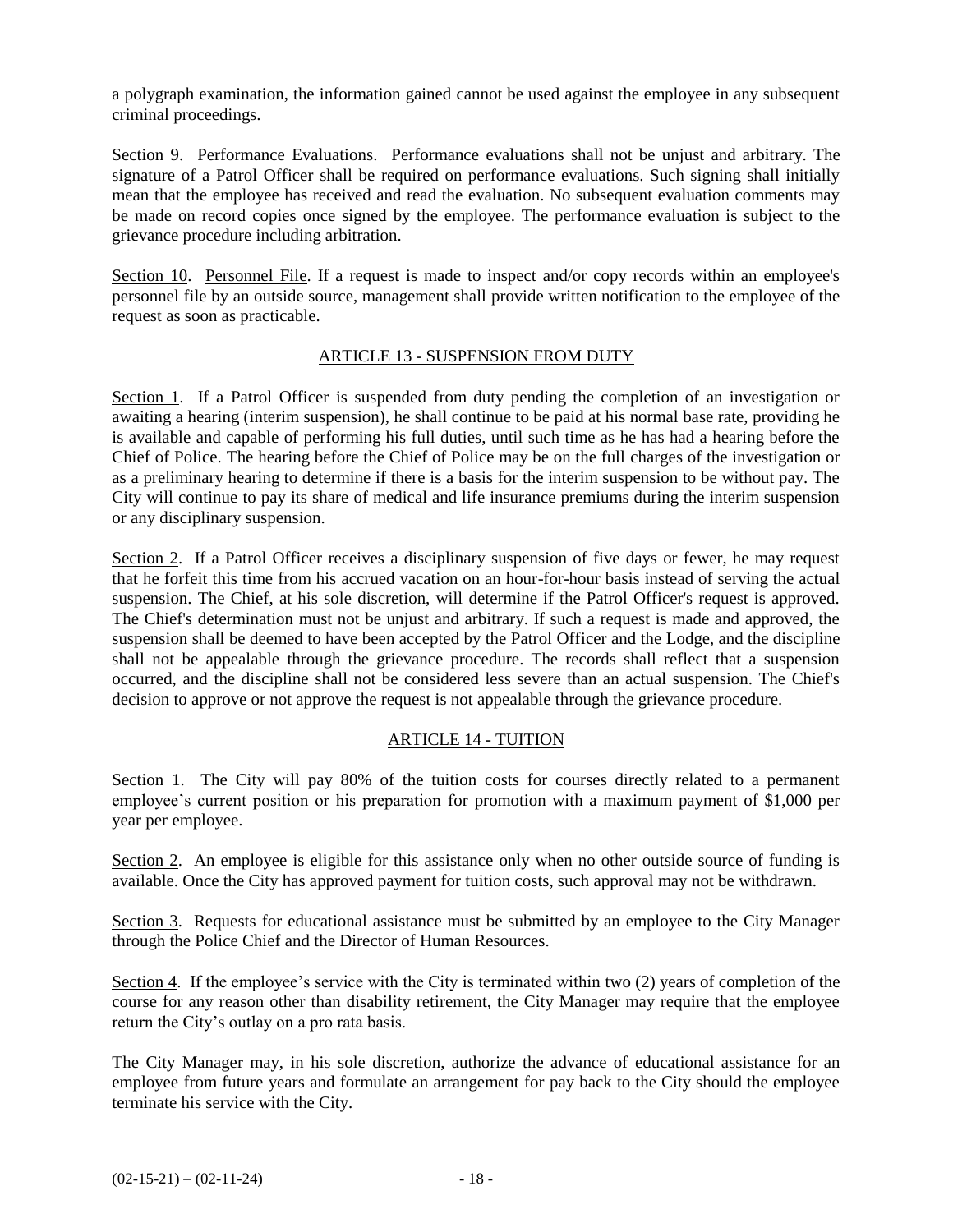#### ARTICLE 15 - WAIVER

The parties acknowledge that during the negotiation which resulted in this Agreement, each had the unlimited right and opportunity to make demands and proposals with respect to any subject or matter not removed by law from the area of collective bargaining, and that the understanding and agreement arrived at by the parties after the exercise of the right and opportunity are set forth in this Agreement.

During the term of this Agreement, each party waives any right to request the other party to negotiate on any subject, except to the extent that this Agreement provides otherwise and agrees that it shall take no action to compel the other party to negotiate on any subject, except as is specifically provided for in Article 18 of this Agreement.

#### ARTICLE 16 - EFFECT OF LAWS

This Agreement is subject to all applicable laws, regulations or provisions of the United States, State of Ohio, the City of Kettering Charter, Kettering General Ordinances and Resolutions, and Kettering Civil Service Rules and Regulations. All provisions of this agreement shall, where reasonably possible, be interpreted to comply with said laws, provisions, ordinances, regulations or applicable judicial decisions thereunder.

The City Council shall adopt no ordinances, resolutions, or other legislative matters in conflict with this Agreement. Neither the City Manager, nor the Chief of Police, nor their subordinates shall adopt or issue any rules, regulations, orders or other executive directive in conflict with this Agreement.

In the event that any provision of this Agreement is contrary to the law or any authority set forth above, it shall be of no further force and effect, but the remainder of this Agreement shall remain in full force and effect. When either party feels that a provision has been invalidated, it will notify the other in writing. In any such event, and upon written request by either party, the parties to this Agreement shall meet at a mutually agreeable time in an attempt to modify the invalid provisions of this Agreement by good faith negotiations. Prior to any such meeting, the City may take action it should deem necessary in good faith to comply with the law. Any such action shall be subject to the grievance/arbitration procedures hereafter for the purposes of determining whether the City acted within the scope of the paragraph. By entering into this agreement, or by making any reference to Chapter 4117 of the Ohio Revised Code, neither party in any way waives any claim that that law, or any part of them, may be unconstitutional or otherwise invalid.

Copies of written rules, regulations, Personnel Instructions, and/or orders or other matters which affect working conditions, and any changes or modifications thereof shall be furnished to the F.O.P.

#### ARTICLE 17 – RANDOM DRUG/ALCOHOL TESTING

In addition to the City's right to conduct Reasonable Suspicion Drug and Alcohol Testing, employees may be drug and alcohol tested randomly. Such random testing protocol shall begin 1/1/2016 and employees will have the opportunity to attend training on the testing process prior to 1/1/2016.

Employees will be randomly selected for unannounced drug and/or alcohol testing on an indiscriminate basis that assures that all employees shall have an equal chance of being selected; as a result, some employees may be tested more than once per year while other employees may not be tested at all. Testing may be administered up to 4 times each calendar year at the discretion of the City and 10% of the total pool shall be selected for each test date. The selection of employees from the random pool shall be performed by the City's certified vendor. When an employee is selected for a random drug and/or alcohol test, the employee shall promptly submit to such test(s). Patrol Officers will be placed in the same pool as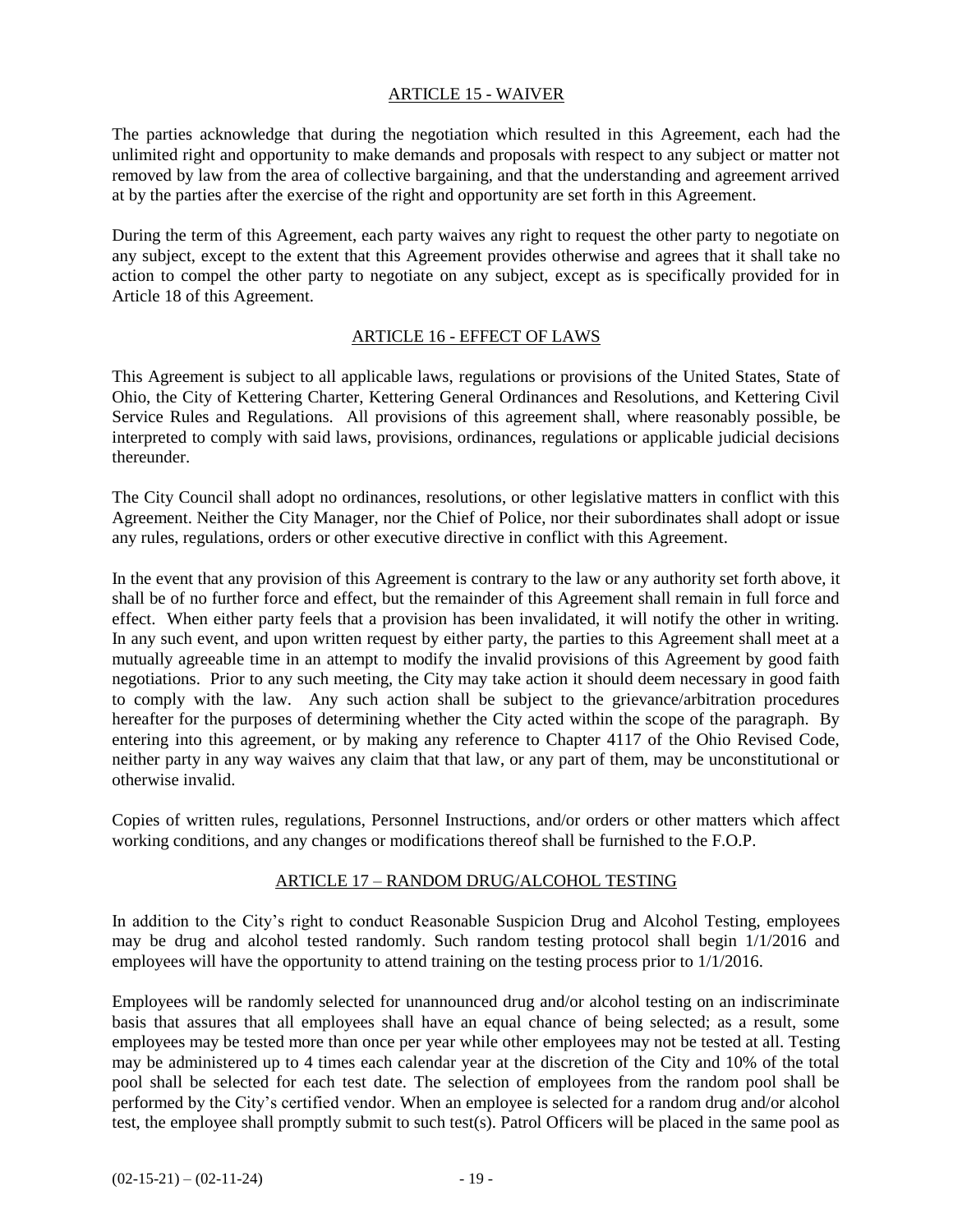other Kettering Police Department employees that are subject to random testing. Except as provided herein, all random drug and/or alcohol tests will be provided at the cost of the City.

All employees sworn and non-sworn subject to random drug and/or alcohol testing shall be placed in a single pool of Police Department employees. The selected employees will be tested in the least disruptive manner and testing of selected employees shall occur during their assigned shifts on the date of the  $test(s)$ .

The random drug and/or alcohol testing shall be conducted by a certified vendor of the City's choice. At a minimum, such vendor will be certified by the Department of Health and Human Services (DHHS), or certified by a DHHS recognized certification program, or Substance Abuse and Mental Health Services (SAMHSA), or certified by a SAMHSA-recognized certified program or any other future named agency that has jurisdiction over such standards. The screening panel and acceptable limits for random drug testing shall be consistent with the City's pre-employment screening panel and acceptable limits in place for Police Department personnel at the time the random drug/alcohol test is conducted.

No drug test shall be considered positive until it has been confirmed by a gas chromatography/mass spectrometry full scan test or its equivalent. If the initial drug test is positive for any controlled substance, a confirmation test shall be run on the same sample using the most accurate testing method reasonably available. An employee who tests positive may, at his or her own expense, have another test run on the same sample. If the analysis of the "primary" specimen confirms the presence of an illegal controlled substance, the employee has 72 hours to request that the "split" specimen be retested at the same lab or be sent to another certified laboratory for analysis, at the employee's expense. In the event that the "split" specimen sample reveals no confirmation of a controlled substance, the City will reimburse the employee for the cost of the "split" sample test.

Random alcohol testing shall be conducted by a BAT (Breath Alcohol Test). In determining positive or negative results or removal from performing safety sensitive functions/duties the City will adhere to the standards and guidelines established by the Federal Motor Carrier Safety Administration (FMCSA) or any other future named agency that has jurisdiction over such standards. Employees shall be provided with a copy of such results standards on an annual basis or more frequently in the case of modification of such standards by the applicable agency.

If an initial drug test is positive, an employee may be suspended pending receipt of the confirmation test. A positive alcohol and/or positive drug confirmation test shall be deemed a violation. If an employee refuses to submit to a drug and/or alcohol test; or has a positive alcohol test; or a positive drug confirmation test the City may initiate disciplinary action, up to and including dismissal subject to the just cause standard in Article 15 section 4.

If an employee has a positive drug and/or alcohol test on a test covered by this Article, the Union, the affected employee, and the City may enter into a "Last Chance Agreement."

A positive random drug and/or alcohol test by itself will not result in a Kettering Police Department initiated prosecution. Information resulting from such tests will not be divulged except to the extent necessary to protect the legitimate interest of the City or to the extent required by law.

The Chief may adopt a General Order to administer the random drug and/or alcohol testing program so long as such Order is not in conflict with this Article.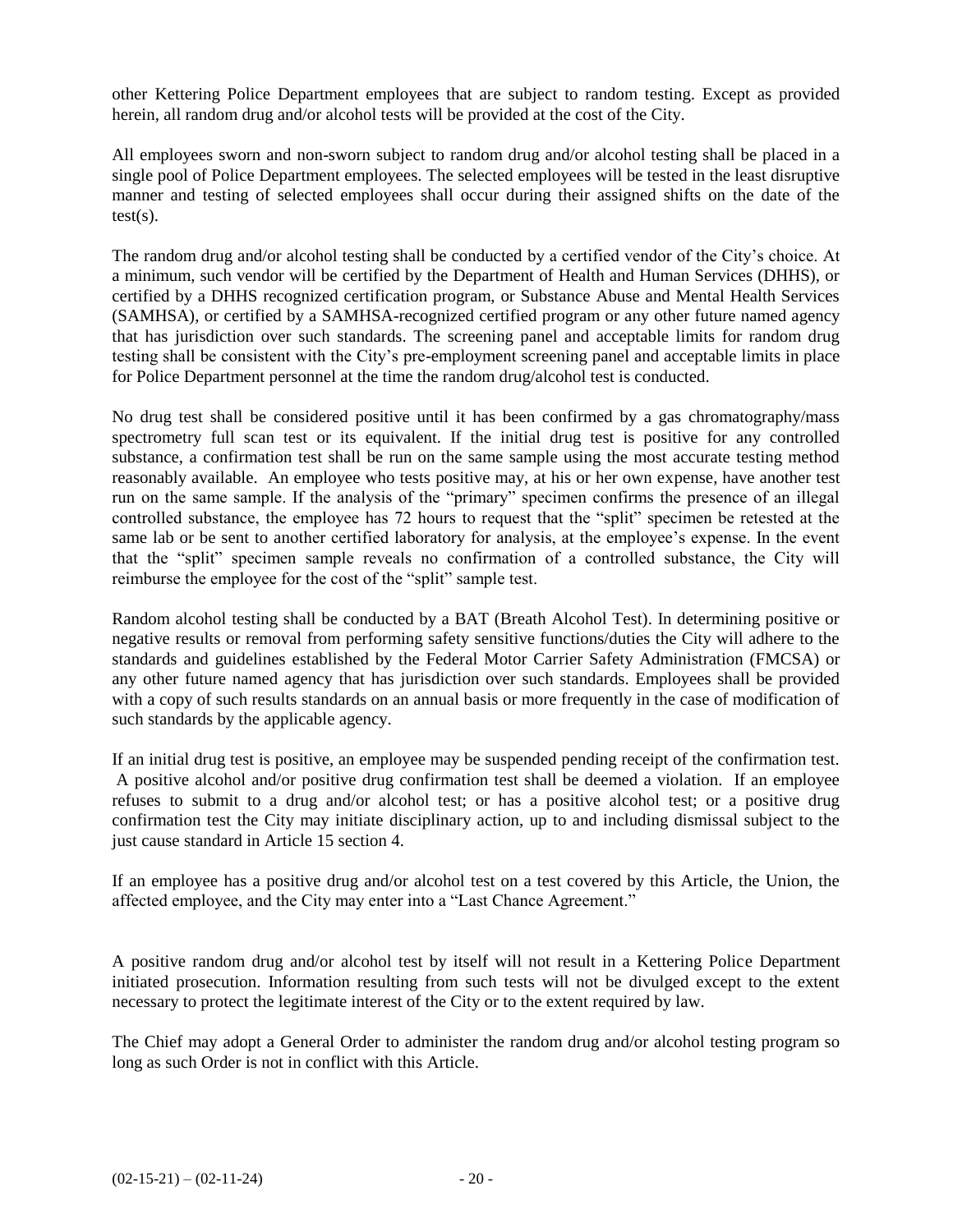#### ARTICLE 18 - DURATION

Section 1. This Agreement shall be in full force and effect through February 11, 2024. All provisions shall be effective from and after the signing date of this agreement, unless otherwise specified, or as soon thereafter as benefit coverage can be obtained in the normal course of business or as provided by law.

Section 2. If either the City or the Union desires to terminate, modify or negotiate a successor agreement, it shall serve written notice upon the other party of its desire not less than 90 days prior to the expiration date of this Agreement.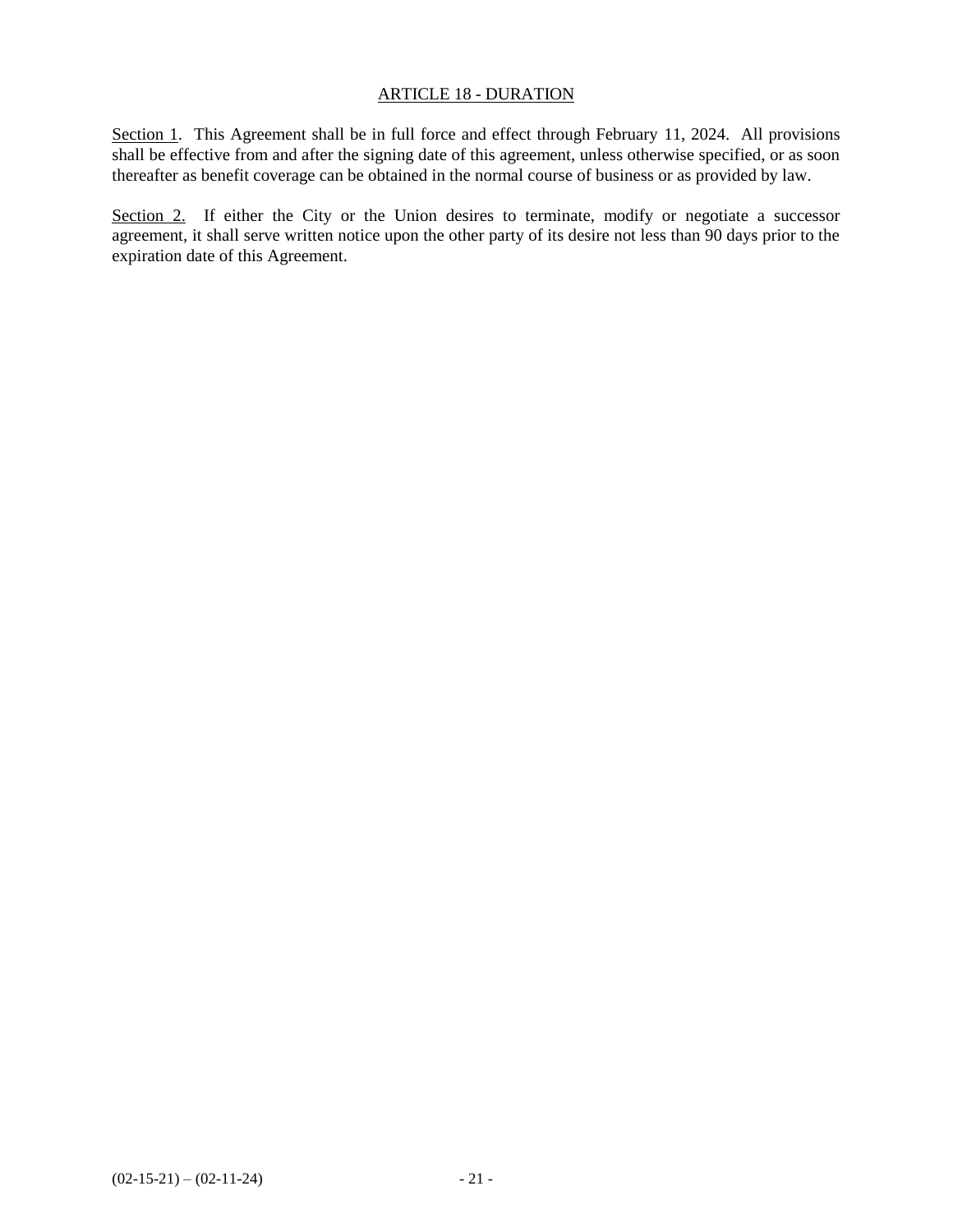This Agreement originally signed the  $\frac{26}{9}$  day of  $0$ ctober 2021.

#### **FRATERNAL ORDER OF POLICE** LODGE NO. 92

By:

Jason Kramer Président Kettering Lodge, FOP

 $By:$ Jon McCoy

Vice President Kettering Lodge, FOP

 $By:$ 

Phil Browne Secretary Kettering Lodge, FOP

By:

Brent Wright Guard Kettering Lodge, FOP

By:

Shiloh Colon Trustee Kettering Lodge, FOP

### CITY OF KETTERING, KETTERING OHIO

By

Mark W. Schwieterman City Manager

 $By:$ 

Jenny Smith Director of Human Resources

 $By:$ Christopher N. Protsman Chief of Police

 $By:$ 

Michael Gabrielson Police Captain

 $By:$ 

Patti Houser Human Resource Manager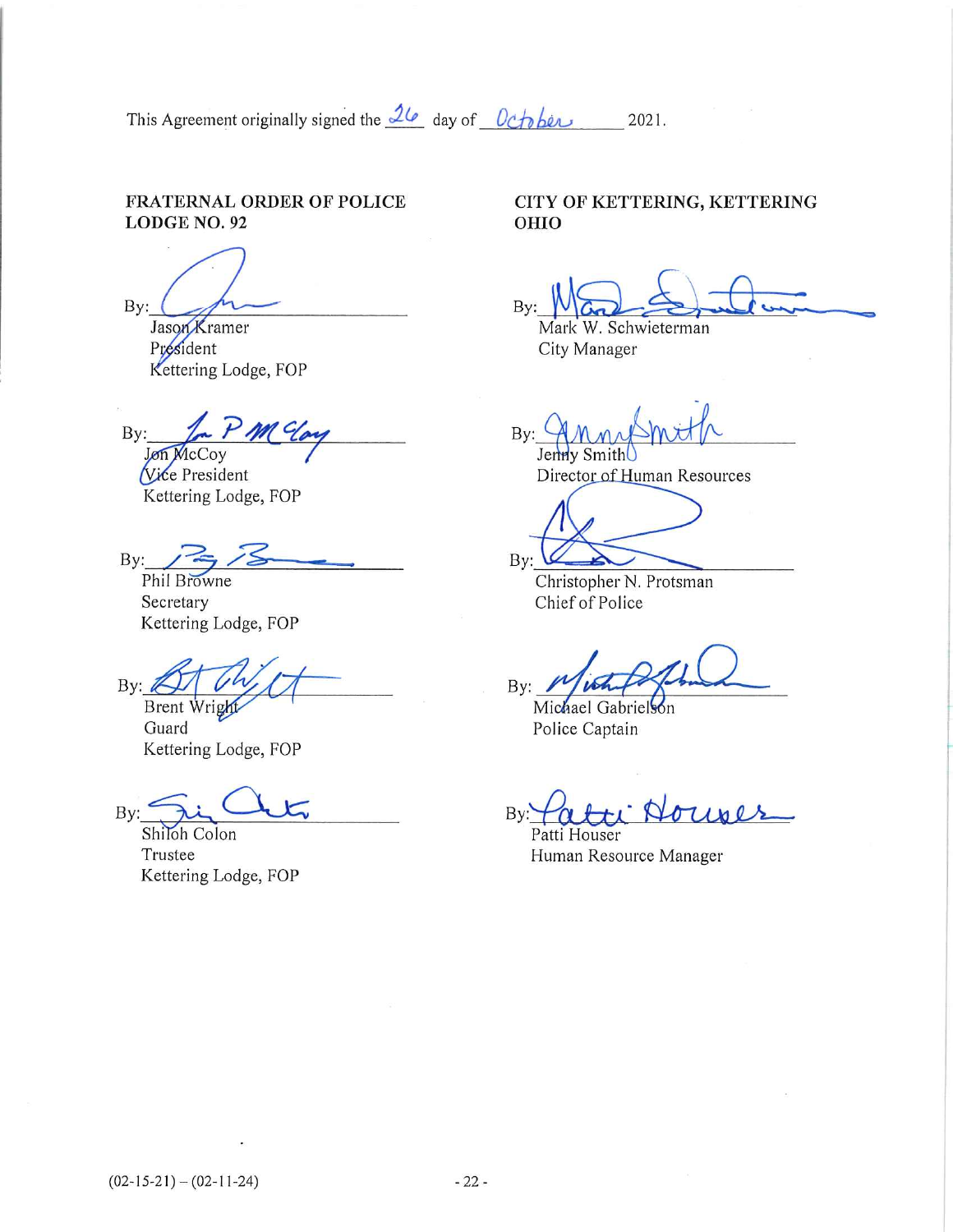**Appendix A**

**Memorandum**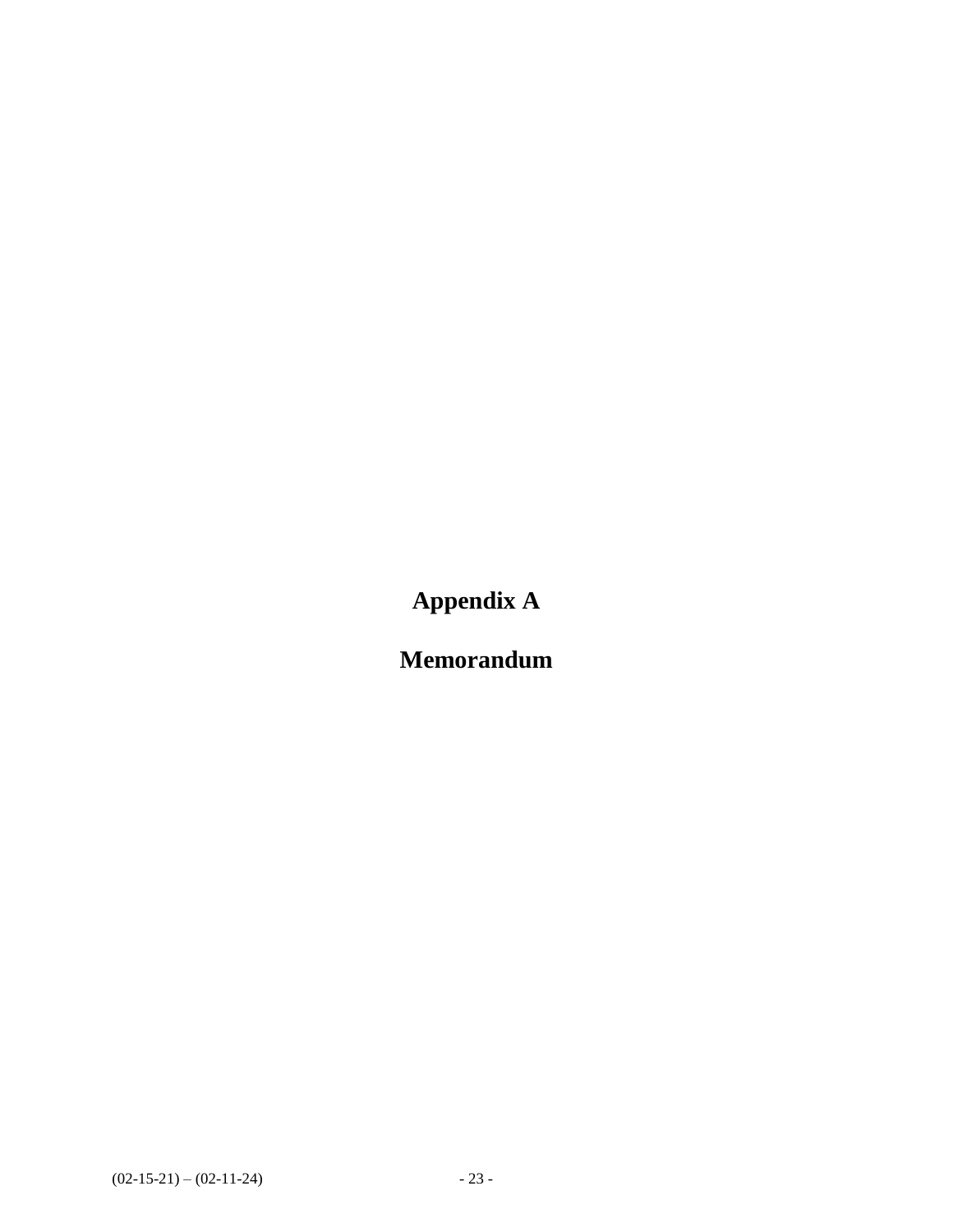#### **MEMORANDUM**

January 16, 1984 DATE:

A. L. Jordan, Assistant City Manager for Administration TO:

Law Director FROM:

RE:

FOP Contract Proposal on Legal Representation

The City provides full legal services in defense of all acts or omissions of a City employee or official for lawsuits filed against such employee filed in any State or Federal court whether appointed or elected, provided the acts or omissions were performed within the scope of the individual's employment. This includes those situations where the employee's personal property was damaged/lost during the course of employment, the City provides such legal services necessary in an endeavor to recover the property or its value from the wrongdoer.

#### Exceptions:

Where the acts or omissions of the employee/official А. were a result of an intent or with malice of thought to directly cause injury or damage to others without legal justification, the City is under no obligation to provide legal services.

 $B -$ If the acts or omissions constitute a crime or traffic violation under ordinance, State or Federal statute or where the City is an adverse party, the City is under no obligation to provide such legal services.

 $c_{\bullet}$ Such legal services will not be provided to family members of employees unless such family members at the time of the claimed injury or loss, consistent with City regulations, accompanying the City employee in the furtherance of the latter's duty

 $JJA:cem$ 

**JAN 17 1984** 

CITY  $M/T \approx 2$ CITY Or i.e., i.i.d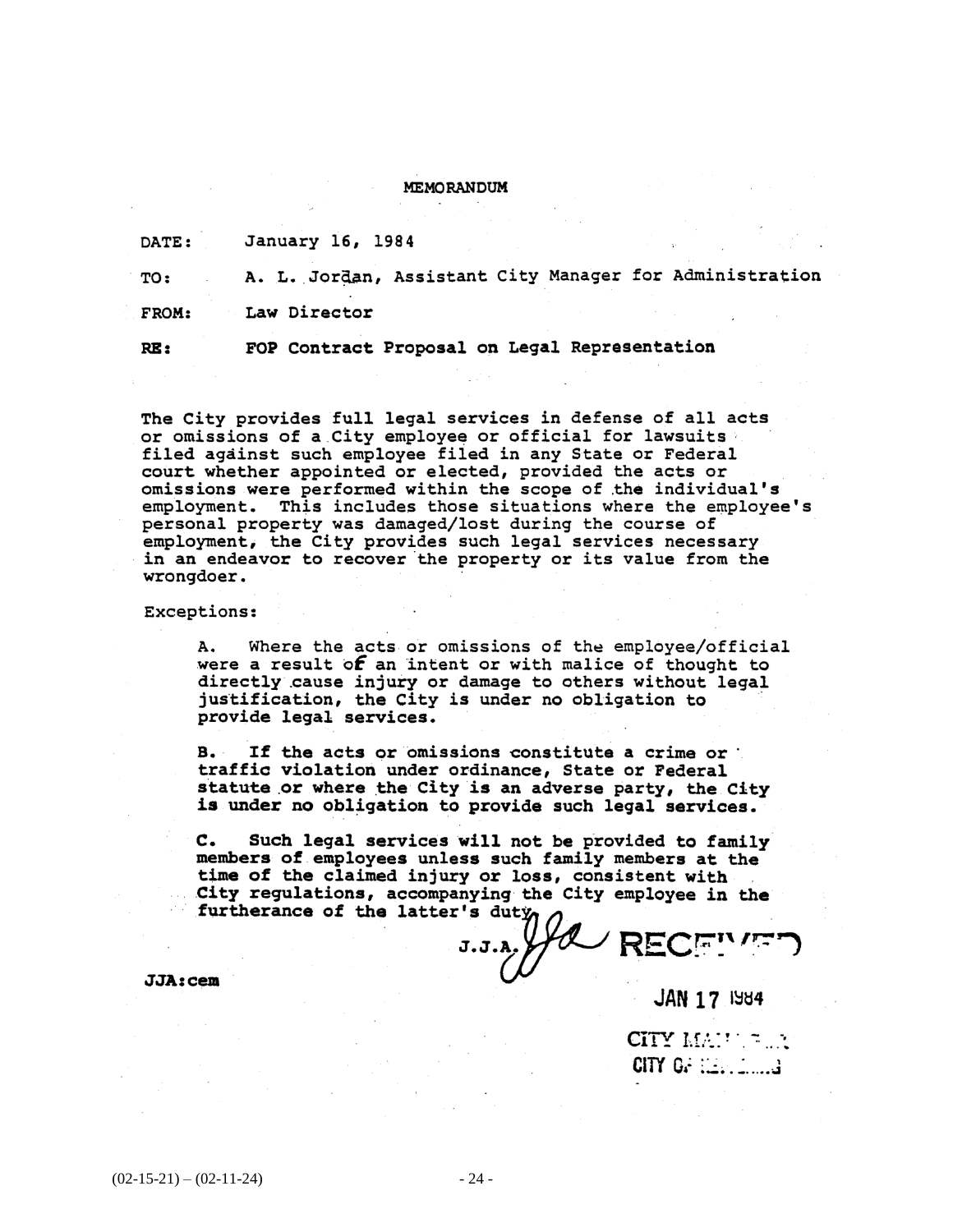**Appendix B**

**Grievance Form**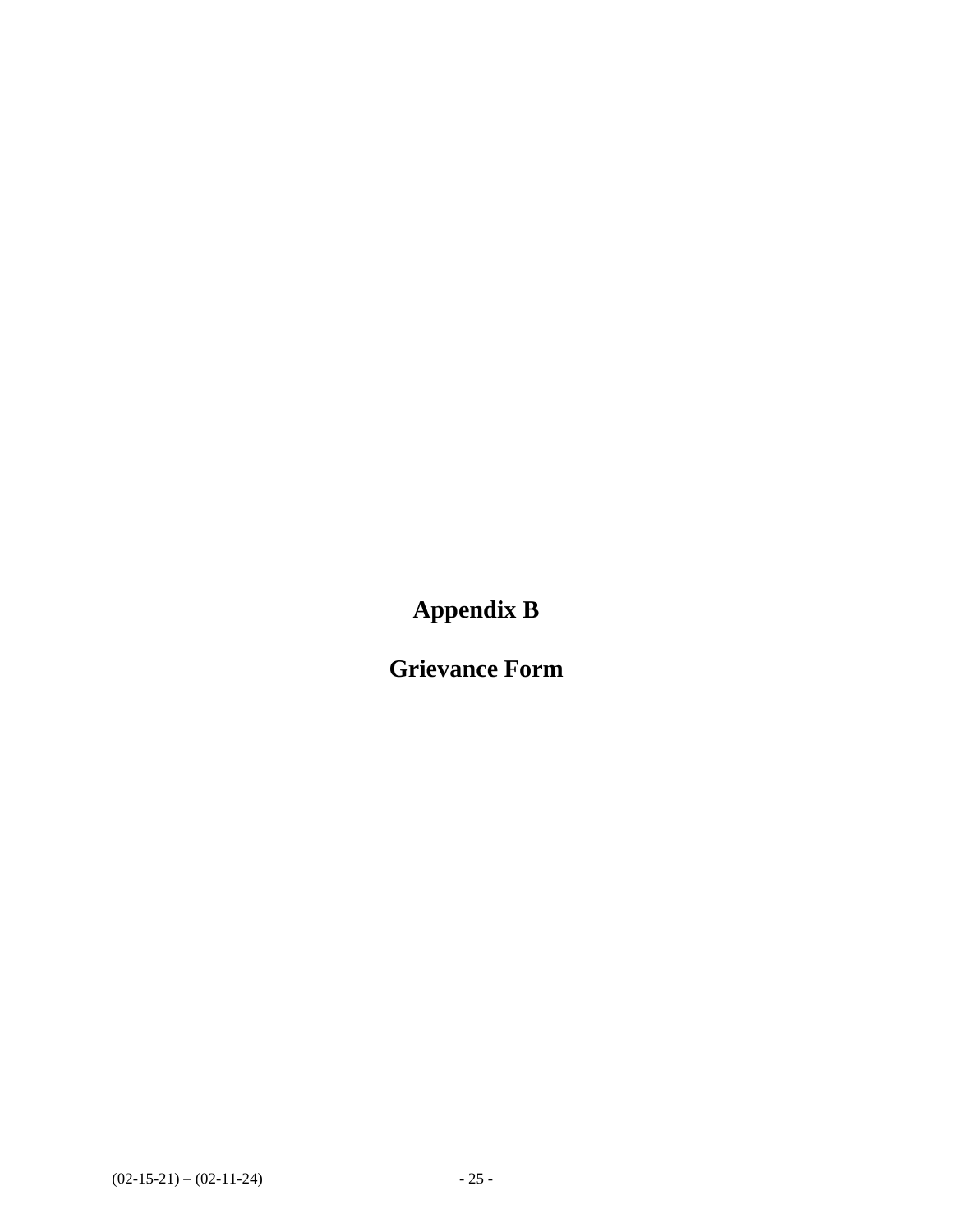## **GRIEVANCE FORM**

### **to be completed by Kettering Police Patrol Officers**

| <b>APPEAL TO</b><br>STEP 2: |  |
|-----------------------------|--|
|                             |  |
|                             |  |
|                             |  |
|                             |  |
|                             |  |
| <b>APPEAL TO</b>            |  |
| STEP 3:                     |  |
|                             |  |
|                             |  |
|                             |  |
|                             |  |
|                             |  |